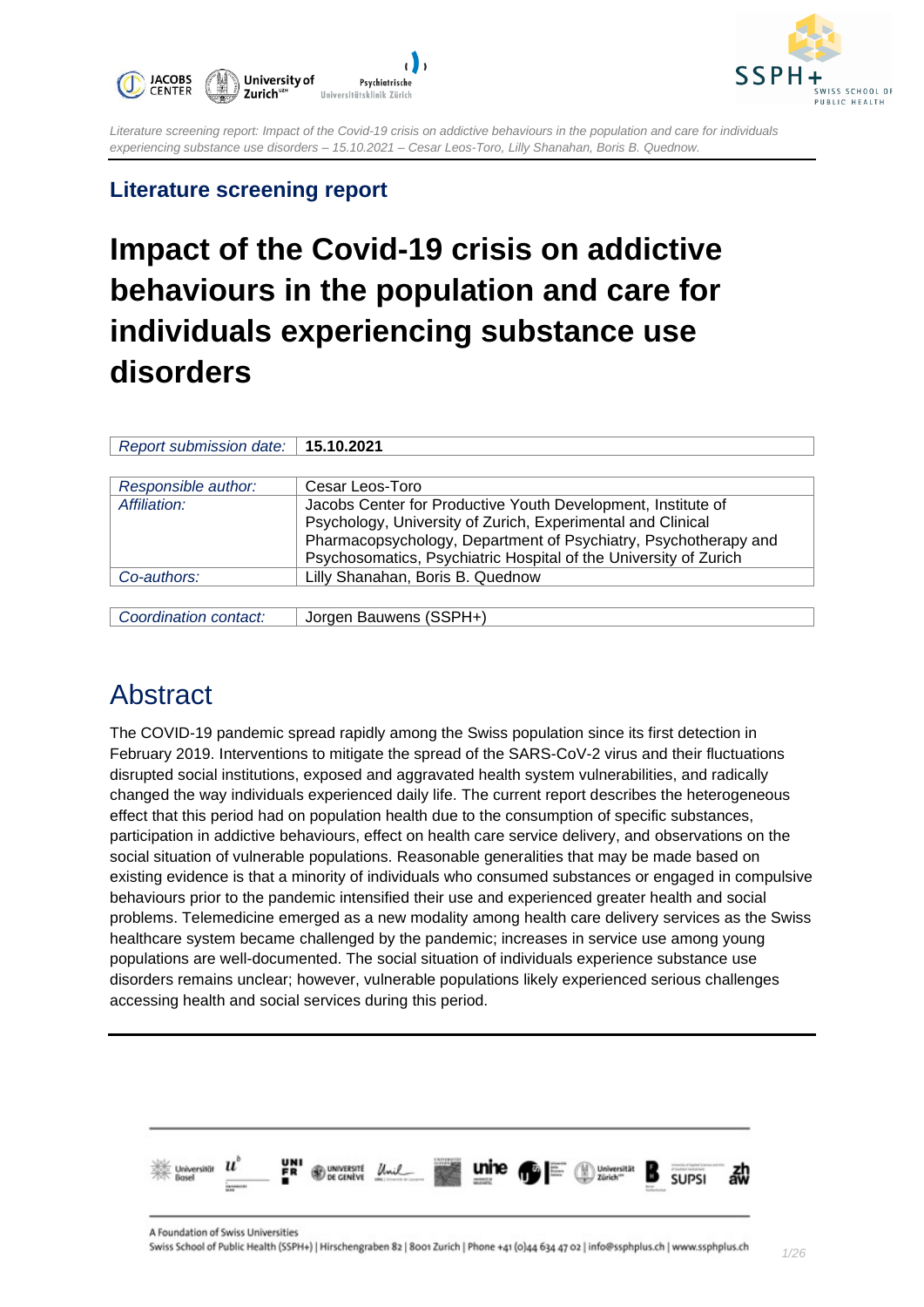



# **Content**

| What is the impact of the Covid-19 crisis on substance use and other behaviours among the population?  5 |  |
|----------------------------------------------------------------------------------------------------------|--|
| What impact has the COVID-19 crisis had on the care landscape (incl. harm reduction services) for        |  |
| How has the social situation of people affected by substance use dependence changed?  17                 |  |
|                                                                                                          |  |

### *Preamble*

*A large number of scientific publications become available on a daily basis, reflecting the rapid development of knowledge and progress of science on COVID-19 related issues. Leading authorities should base decisions or policies on this knowledge; hence they need to master the actual state of this knowledge. Due to the large number of publications shared daily, decision makers heavily depend on accurate summaries of these publications, in the different public health domains. Therefore, the authors of this report were mandated by the Swiss School of Public Health plus (SSPH+), on request of the Federal Office of Public Health (FOPH), to inform the FOPH on recent findings from the literature.*

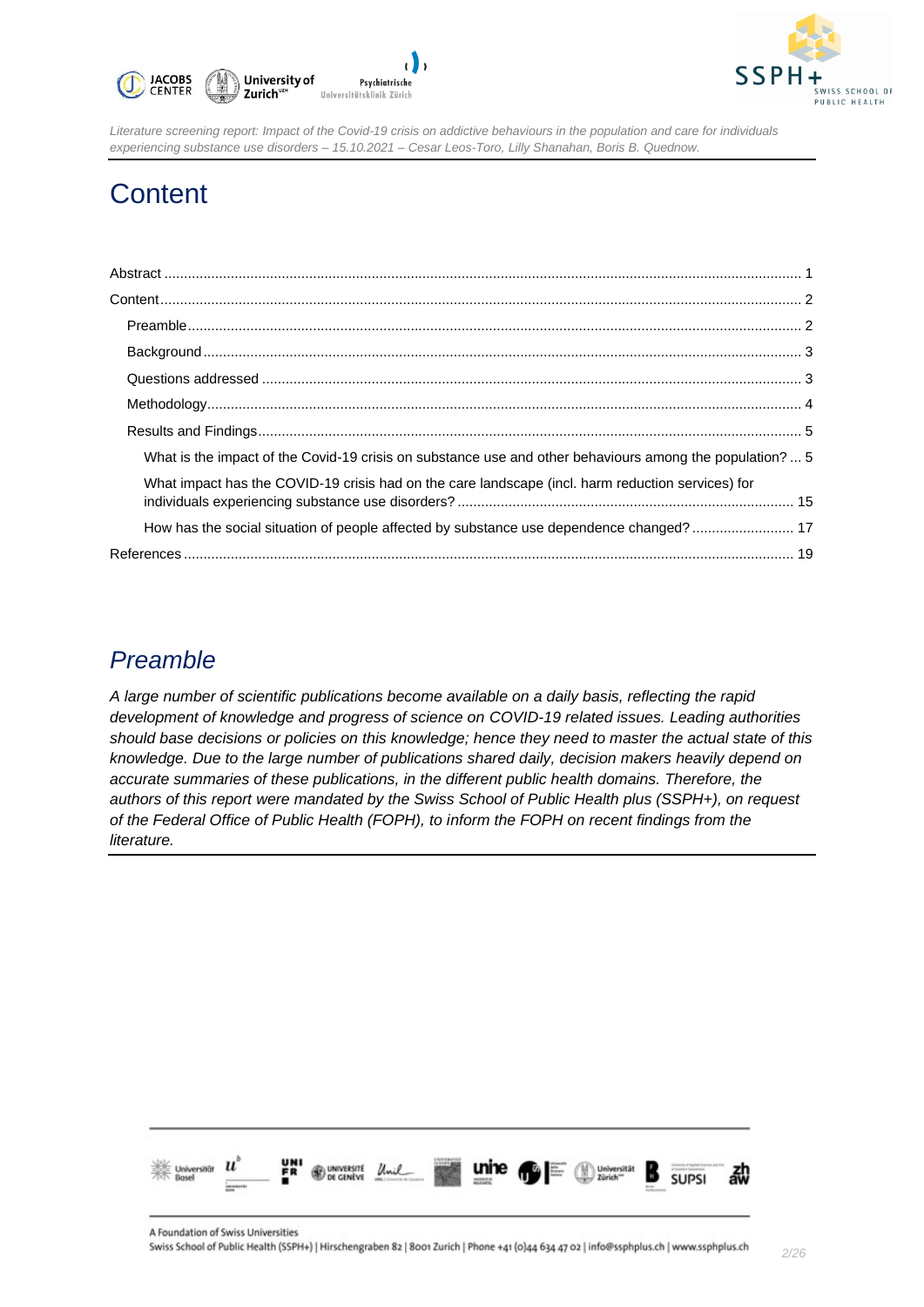



### **Background**

Severe Acute Respiratory Syndrome Coronavirus 2 (SARS-CoV-2), the virus that causes COVID-19, spread rapidly through Switzerland since it was first detected in the country on February 25, 2020 in Ticino<sup>1</sup>. Switzerland was among the countries with the highest confirmed COVID-19 cases in Europe in early March 2020<sup>2</sup>. In response, the Swiss authorities declared an *extraordinary situation* under the terms of the Federal Epidemics Act on 16 March 2020 whereby hygiene and physical distancing measures were implemented in an attempt to contain and mitigate the spread and impact of SARS-CoV-2<sup>3</sup>. Measures included the closure of universities, schools, non-essential businesses, sporting events, cultural events, among other ordinances<sup>4</sup>. An easing of restrictions occurred on 27 April 2020, normalization procedures occurred on 15 June 2021, and control measures tightened once more on November 30, 2020 as SARS-CoV-2 significantly affected health care system capacity<sup>5</sup>. Of note are the marked differences in experiences between German- and French- as well as Italian-speaking Switzerland; the latter two being more affected than the former<sup>6,7</sup>. These interventions and their fluctuations disrupted social institutions, exposed and aggravated health system vulnerabilities, and radically changed the way individuals experienced daily life. These changes may have been associated with additional increased risks for individuals 'at-risk' or experiencing substance use disorders (SUD) due to potentially reduced access to services affected by pandemic control measures.

Pandemic control measures are known to influence population mental health states producing anxiety, depressive mood, anger, and fear which in turn influence coping behaviours such as intensified use of substances or compulsive behaviours such as gambling or internet use<sup>8-12</sup>. The increased isolation, stress, and uncertainty represent barriers to engaging in healthy behaviours<sup>13-17</sup>. A number of studies have evaluated the impact of the first pandemic control ordinance period on general wellbeing measures and stress in Switzerland in Spring 2020 but very few focused on substance use or engagement in other compulsive behaviours<sup>6,18-23</sup>. The COVID-19 pandemic compromised the mental well-being of the adult Swiss population, disproportionately affected socioeconomically disadvantaged populations, and increased health inequities among the population<sup>24,25</sup>. There is a dearth of information on the impact of this extraordinary situation on substance use behaviours or dependence in the Swiss context. Presented is the most currently available knowledge in available peer-reviewed and grey literature examining Swiss settings as well experiences from culturally similar European countries and international experiences.

### Questions addressed

- What is the impact of the COVID-19 crisis on substance use and other behaviours among the population?
- What impact has the COVID-19 crisis had on the care landscape (incl. harm reduction services) for individuals experiencing substance use disorders?
- How has the social situation of people affected by substance use dependence changed?

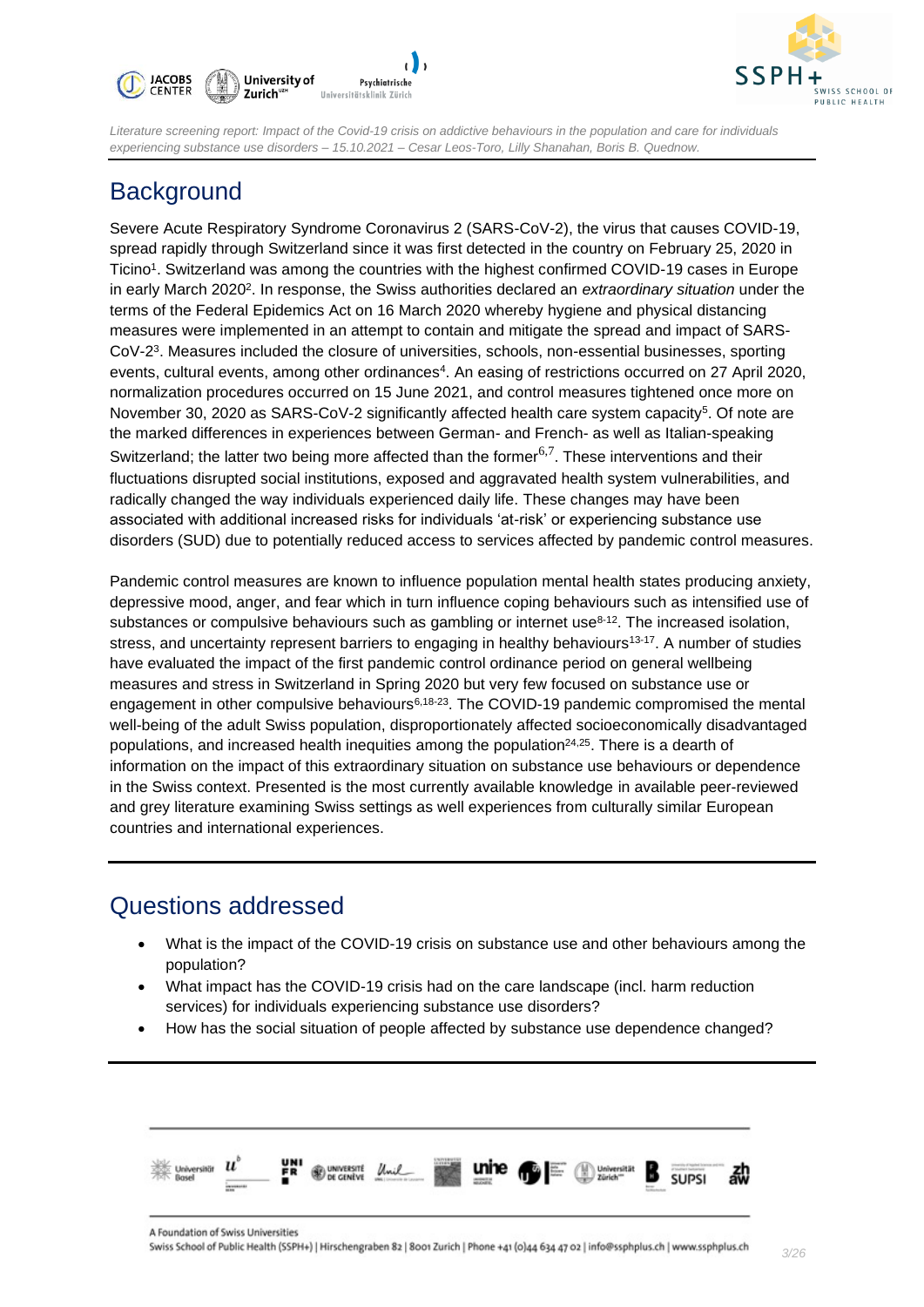



### Methodology

The current literature review spans the period from 1 December 2019 until 30 September 2021. Search strategies included broad searches for literature that focused on Swiss contexts from PubMed. PubMed comprises more than 33 million citations for biomedical literature from MEDLINE, life science journals, and online books; it catalogues English, German, French, and Italian language peerreviewed articles, books, commentaries, etc. necessary to scan for the variance in cultural experiences in Switzerland. Our search produced 3,894 articles which were screened for the topic of interest. Publications without any data related to substance use or problematic behaviours specific to Switzerland were excluded. European publications from neighbouring countries are presented and discussed within the text to contextualize findings in each narrative review.

Given the scarcity of research in the Swiss context, triangulation with a range of grey literature for relevant information was also conducted. This involved specific searches for information from nongovernmental associations in Switzerland and abroad, Public Health Departments from Switzerland's neighbouring countries, consultation with European Monitoring Centre for Drugs and Drug Addiction (EMCDDA), Europol, Interpol, relevant government agencies, international organizations, etc.

Lastly, broad searches for related news media including information from news outlets from French, German, and Italian Switzerland were sought to better illustrate the experiences of individuals living in Switzerland during the time of the COVID-19 Pandemic and federal ordinances that disturbed social patterns.

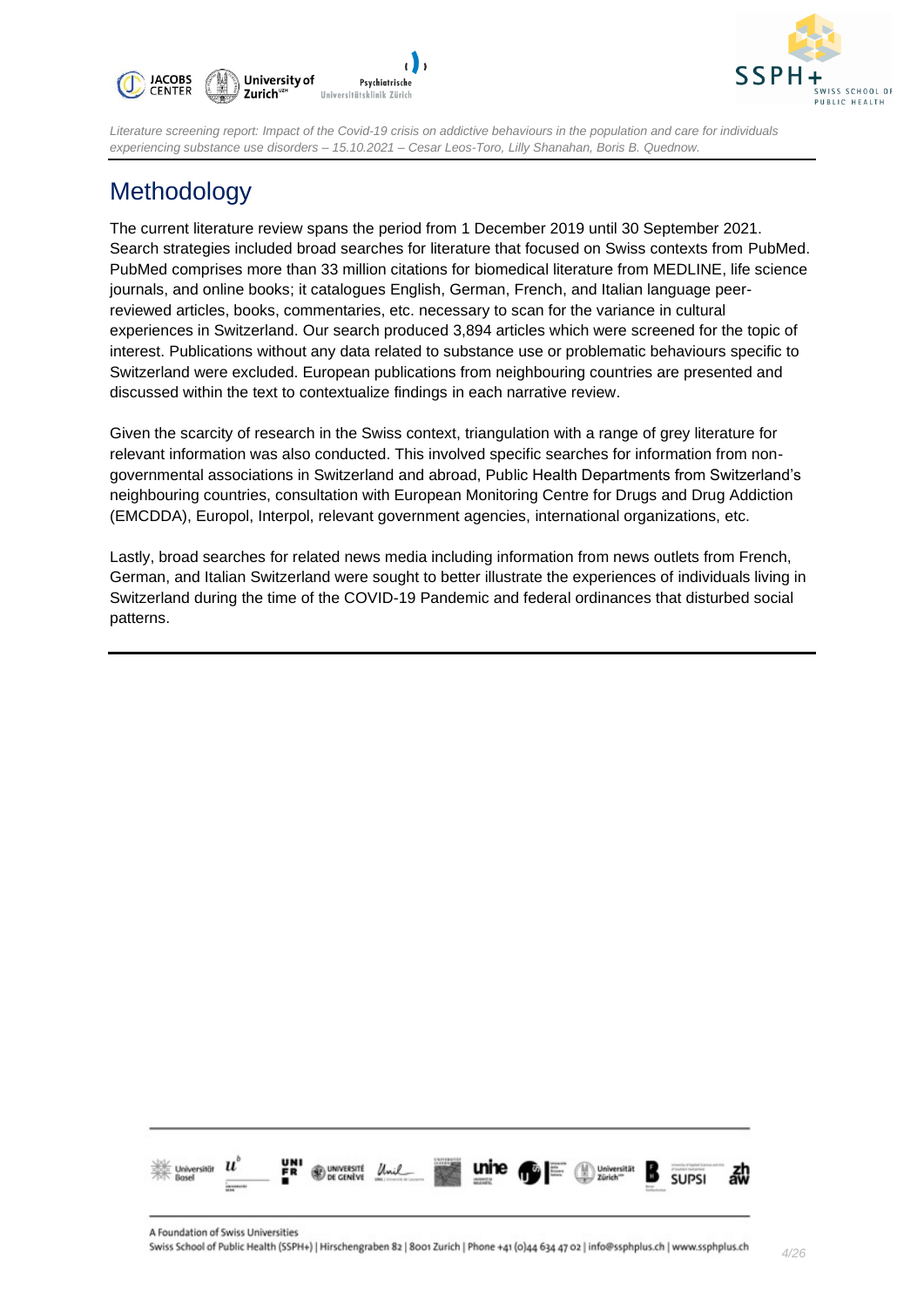



### Results and Findings

What is the impact of the Covid-19 crisis on substance use and other behaviours among the population?

#### **Summary: KEY MESSAGES**

- There is no clear or uniform pattern to population behaviours associated with substance use disorders in Switzerland; very little data exists among populations living in Switzerland
- Reasonable generalities that may be made based on existing evidence is that a minority of individuals who consumed substances or engaged in compulsive behaviours prior to the pandemic intensified their use and experienced greater health and social problems
- The impact of pandemic control measures on substance use patterns may be temporary or long-lasting; too early to conclude
- Proxy evaluations from neighbouring countries' experiences should be avoided when possible; each country had distinct pandemic mitigation strategies that are not necessarily comparable (e.g., duration, intensity, timing, restrictiveness, etc.)
- Existing literature and available documentation describes the initial period in which the COVID-19 pandemic affected Switzerland; as of yet, nothing further has been published to date

Factors associated with substance use in general have been detailed as they relate to gender, age, ethnicity, mental health, caregiver status with mixed findings in each case<sup>26</sup>. Consistent in all studies that have examined substance use during the COVID-19 pandemic is that stressors including mental health problems, caregiving, and previous substance use behaviours were associated with substance use behaviours that were deleterious to health. Below, we examine substances and behaviours of reasonable prevalence for which there is at least *some* evidence in Swiss contexts.

**ALCOHOL CONSUMPTION— In Switzerland, existing evidence suggests the possibility of stable to slightly decreased alcohol consumption in the initial months of the COVID-19 pandemic. Declines in population mental health are of concern as this may indicate increased likelihood of alcohol use and other substance use behaviours, particularly among young populations.**

The most recent estimates conducted in 2014 state that in 2010, the social cost of alcohol consumption in Switzerland was an estimated CHF 4.2 billion; alcohol consumption has a clear impact on market and labour costs beyond the consumer<sup>27</sup>. Individuals experiencing alcohol use disorders or alcoholic liver disease are vulnerable to increasingly severe forms of COVID-19,

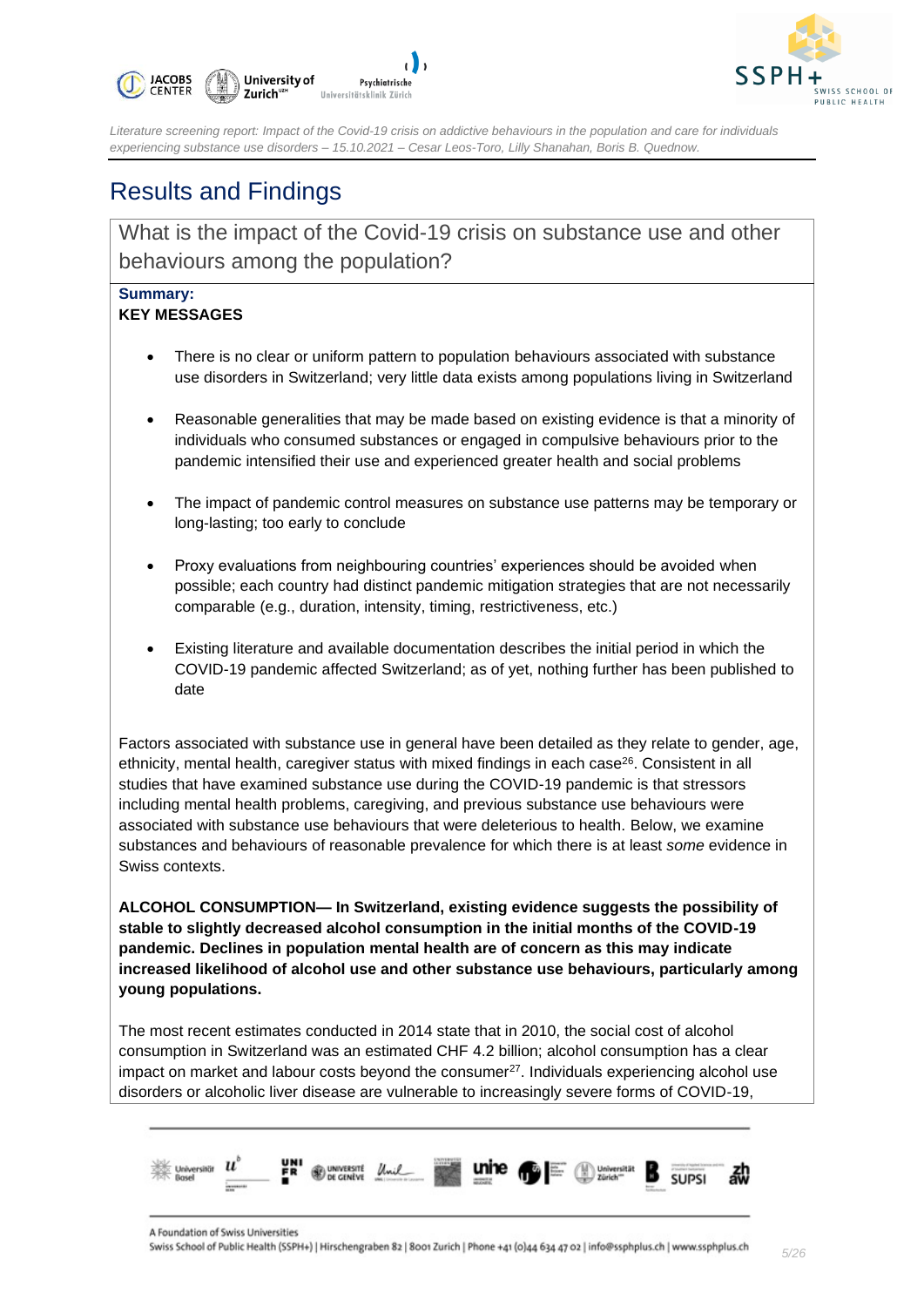



requiring more care and imposing greater social costs<sup>28</sup>. According to the 2017 Swiss Health Survey, approximately 1 in 10 individuals living in Switzerland over the age of 14 reported consuming alcohol daily (14.9% males; 7.1% females)<sup>29</sup>. Recent work that collected similar data among the general population in 2018 suggests decreases in reported *weekly* risky alcohol use (9.8% overall; 11.2% males; 8.3% females)<sup>30</sup>. During the first Swiss lockdown, prevalence of *weekly* risky alcohol consumption decreased slightly from 2018 figures (7.6% overall; 9.0% males; 6.0% females)<sup>30</sup> . Findings from a study that examined substance use and addictive behaviours at four points of the pandemic among Zurich young people revealed that beer and wine consumption (61% to 69%) as well as consumption of spirits or liquor (28% to 39%) increased over the course of the pandemic between April and September 2020<sup>31</sup>.

Market data from the Swiss Beverage Association states that multinational breweries' stock exchange prices fell significantly due to losses from cancelled cultural events suggesting decreases in overall alcoholic beverage consumption (e.g., Carlsberg, -16% market value; Heineken, -22% market value)<sup>32,33</sup>. However, alcoholic beverage retail sales increased by 1.7% in quantity from mid-March to June 2020; it is unclear if losses were due to overall decreases in population alcohol consumption or lost commercial opportunities from cancellations of large events such as the Montreux Jazz Festival, Moon & Stars, Paléo Festival, etc. or closures of bars, restaurants, and other spaces alcohol is sold.

InfoDrog, the Swiss Office for the Coordination of Addiction Facilities, deployed an online survey<sup>34</sup> among the general population and among substance users living in Switzerland (N=604; n=314 German; n=240 French; n=50 Italian) over the initial period of the pandemic (14 April – 31 May 2020) and observed that 1 in 5 respondents (n=132; 21.9%) reported more frequent alcohol use during this initial period<sup>35</sup>. It may be that overall alcohol consumption decreased or was unchanged across the general population; however, a minority of people within the Swiss population was observed to use alcohol at greater frequencies and may require targeted intervention. Sucht Schweiz (Addiction Switzerland, a national centre for prevention, research and knowledge transfer in the field of addiction) also deployed a study in 2020. Sucht Schweiz collected information on 6,040 test purchases across Switzerland and made these available to 18 organizations (i.e., municipalities, cantonal offices, companies, associations, specialized organizations etc.) to be analyzed<sup>36</sup>. Overall, approximately one-third (29%) of alcohol purchases by minors were successful. Difficulties in enforcement of age verification among minors due to mask requirements led to significant increases in illicit sales to adolescents during the pandemic; it is noted that in 3 of every 4 cases, vendors carried out age checks. Additionally, pairs of underage girls were more likely than pairs of underage boys to be successful in purchasing alcohol during this study period.

Around Switzerland, France and Belgium saw decreases in alcohol consumption linked to closures of bars and restaurants37,38. Neighbouring Germany experienced a one-third increase in alcohol sales during this period and a 3.3% increase in alcohol revenues in 2020 compared to 2019 records; increased alcohol consumption was also confirmed among a third of participants in a simple anonymous survey among 2102 individuals living in Germany in 2020 by Koopman et al.<sup>39-41</sup>. More broadly, according to the EMCDDA, an increase in alcohol use was observed among European Union countries during the period of the first Swiss lockdown and throughout the pandemic<sup>42,43</sup>. Internationally, literature on alcohol consumption is limited to the initial period of the COVID-19 pandemic and has produced mixed findings on changes in prevalence, severity, and

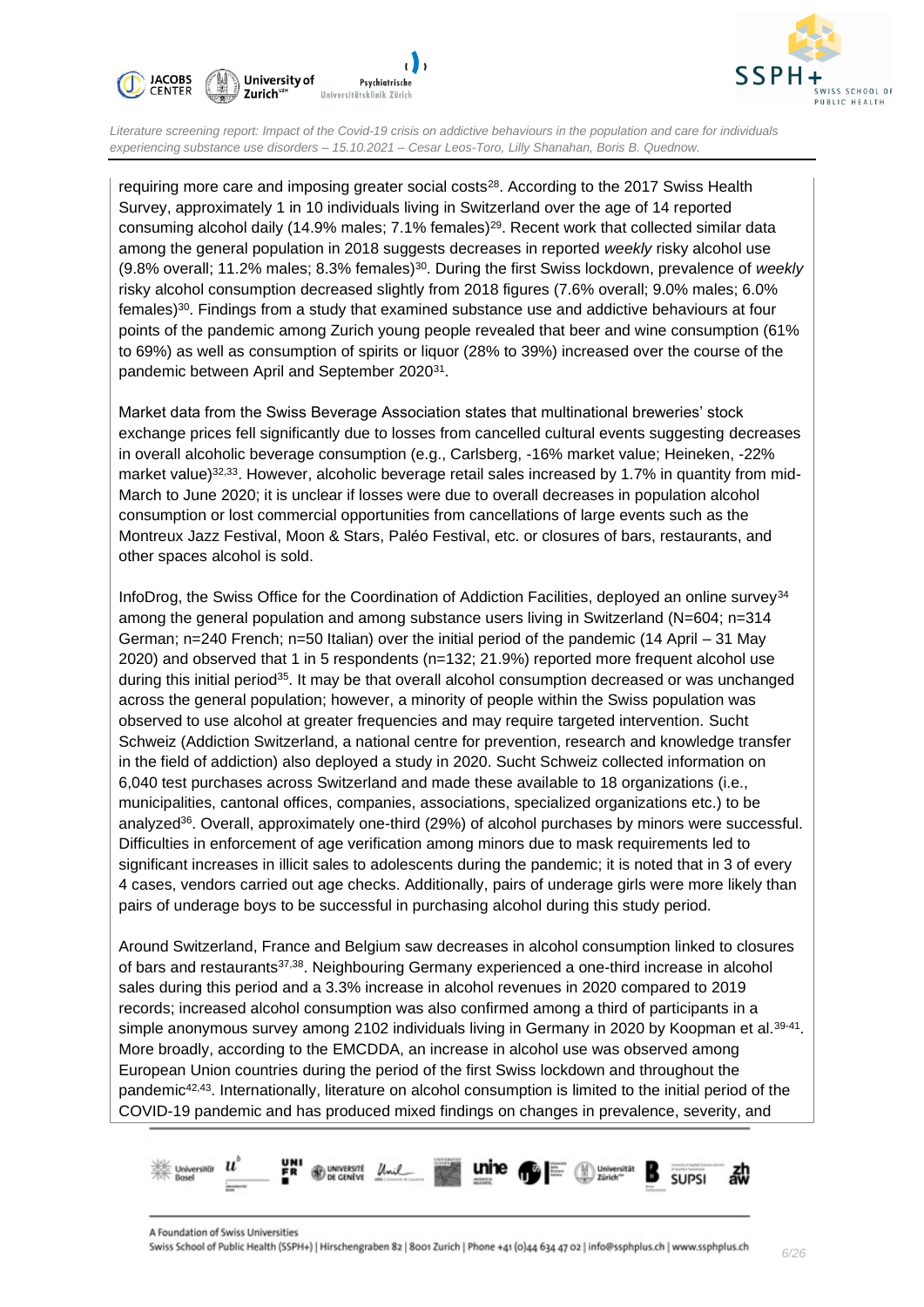



hazardous drinking behaviours<sup>26</sup>. Similar to Swiss findings, individuals around the world who reported consuming alcohol in hazardous ways prior to the pandemic were more likely to increase alcohol and other substance use behaviours. The strain on Swiss mental health services since the onset of the pandemic, particularly among young people, is of particular concern. Internationally, declines in population mental health indicators and experiences with mental health disturbances were associated with greater use of alcohol and other substances $26$ , suggesting that this could also be happening in the Swiss population.

Unrecorded alcohol comprises a heterogeneous set of alcohol-containing products that are produced, distributed, and/or sold but not formally registered in a given country<sup>44</sup>.These unregulated products tend to be more affordable and readily available among the population, particularly groups that do not necessarily have easy access to regulated alcohol supply (e.g., rural communities). Completely absent from grey or peer-reviewed literature is the role of unrecorded alcohol in Switzerland over the pandemic. Data from 2016 suggests that unrecorded alcohol doubled from 1991 (0.6% APC; alcohol per capita consumption in litres of pure alcohol) to 2016 (1.2% APC)<sup>45</sup>.

There is insufficient evidence to make claims regarding changes in alcohol use behaviours in Switzerland over the course of the COVID-19 pandemic. Currently, there is no information that is readily available on alcohol use trends over time since the initial period of the pandemic and what does exist is vulnerable to serious methodological issues to make such claims<sup>30</sup>. While one might think to look toward culturally or linguistically similar countries to extrapolate experiences, each country and region within Switzerland had distinct pandemic control measures and social ordinances that affected or perhaps did not affect populations in different ways.

**TOBACCO CONSUMPTION— Changes in tobacco product use are not well known among the population living in Switzerland as a result of the COVID-19 pandemic. Initial findings suggest decreases in use may have been observed in areas that were more affected by the COVID-19 pandemic; confounding this was initial misinformation regarding the role of tobacco use on SARS-CoV-2 susceptibility. Currently, there appears to be a study underway by the Swiss Association for Tobacco control that examined changes in tobacco consumption over the COVID-19 pandemic in Switzerland.** 

The annual cost of smoking tobacco in Switzerland is an estimated CHF 5 billion (exceeding revenues from tobacco taxes) and is responsible for 15% of all preventable deaths<sup>46</sup>. Like alcohol users, tobacco consumers are at a greater risk for severe health outcomes should they become exposed to the virus that causes COVID-19<sup>47</sup>. The Swiss Association for Tobacco Control reported that a study on the impact of the COVID-19 pandemic on smoking behaviours among a sample of smokers, however, no results have been made publicly available<sup>48</sup>. Among the only studies in a Swiss setting that included tobacco consumption during the COVID-19 pandemic examined how tobacco use may impair mental wellbeing; smokers in the study were twice as likely to report impaired mental health than non-smokers<sup>25</sup>. This is an important finding as these impairments lower individuals' thresholds for substance use, particularly among Swiss young people<sup>49</sup>. Findings from a study that examined substance use and addictive behaviours at four points during the pandemic among Zurich young people revealed that tobacco product consumption increased (45% to 50%) over the course of the pandemic between April and September 2020<sup>31</sup>. This figure suggests that young people in Zurich are using tobacco products at double the reported prevalence rate of current

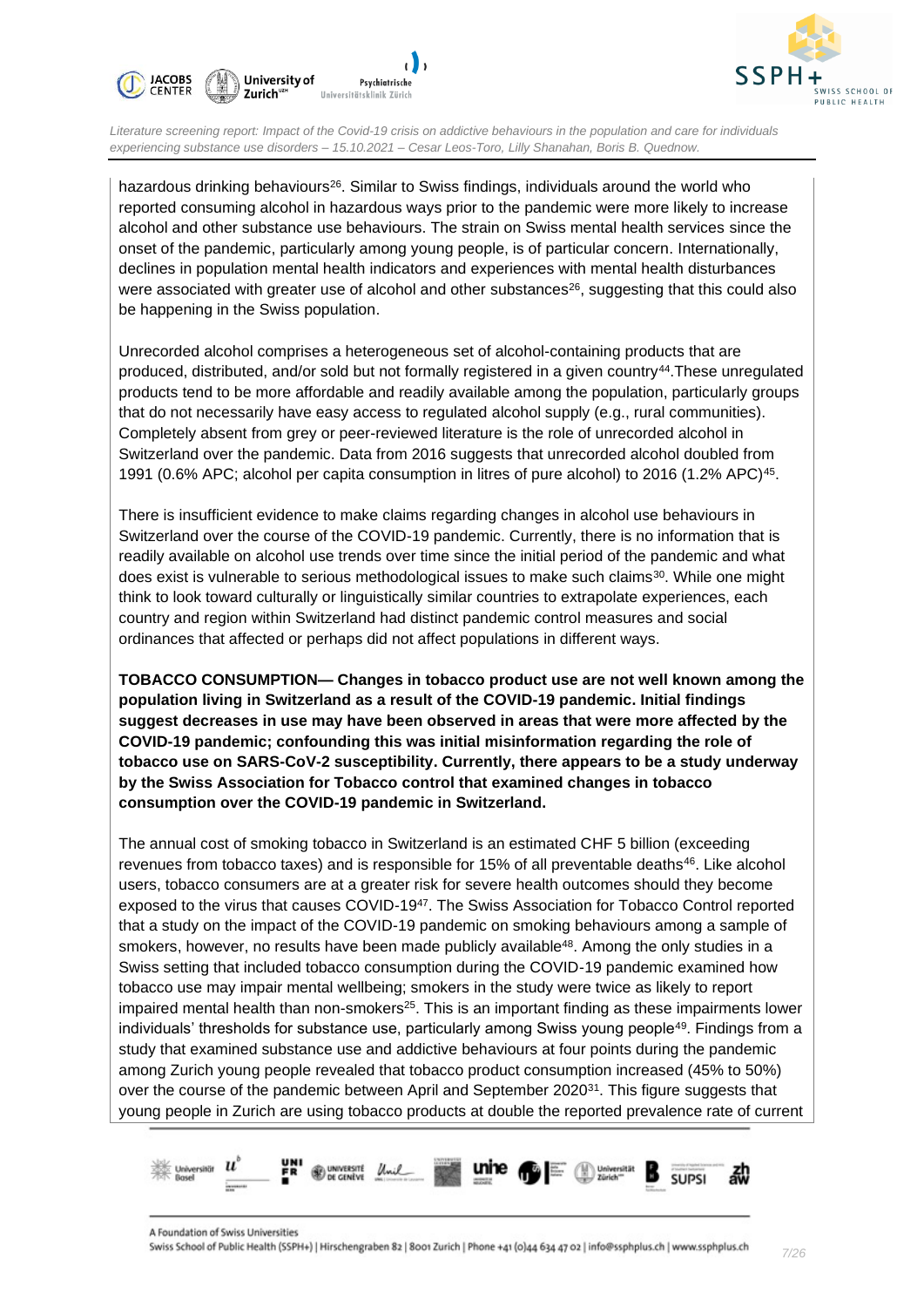



tobacco users in Switzerland <sup>50</sup>. The increasing trend in use across measurement occasions should be of concern to public health authorities. In Switzerland, there is a lack of adequate tobacco control regulations to protect the health of young people. Age restrictions for tobacco purchasing range from 16 to 18 depending on the canton, no national minimum age limit to purchase tobacco products; the only other country in Europe without a minimum age limit to purchase tobacco products is Kosovo. No prohibitions exist regarding flavouring or marketing to youth, and a general dearth of tobacco control guidelines to dissuade young people from purchasing tobacco products persists <sup>51</sup>.

According to InfoDrog, among individuals (n=153; 25.3%) who reported changing their tobacco consumption frequencies, 6 in 10 (n=92; 60.1%) reported more frequent use since the start of the COVID-19 pandemic<sup>35</sup>. Changes in tobacco use associated with the COVID-19 pandemic are quite mixed internationally. Increases in use, marginal change, and increases in tobacco cessation attempts have been observed around the world <sup>52-56</sup>. Initial findings on tobacco use in the early days of the pandemic produced findings that suggested that tobacco use was protective from SARS-CoV-2 infection; this misinterpretation has now been clarified (indeed, severe negative health outcomes have been associated among tobacco users who become infected with SARS-CoV-2), but engaging in tobacco use behaviours during this time of confusion may have been perceived as healthful among tobacco users<sup>57,58</sup>. Recent work on the subject suggests that respondents from countries that experienced a low impact of COVID-19 during the early phase of the pandemic were less likely to report reducing or quitting smoking; the vast majority of smokers did not change their smoking behaviours<sup>59</sup>. It may be that individuals living in French and Italian Switzerland decreased their smoking frequency and increased cessation attempts since they may have had greater perceptions of susceptibility as its population was more affected by the pandemic than German Switzerland<sup>6,7</sup>. Not surprisingly, greater perceived stress was associated with increased frequency of smoking among other populations studies such as Germany<sup>60</sup>.

**NON-MEDICAL CANNABIS CONSUMPTION— Currently, information on pandemic-related changes in cannabis consumption in the Swiss context is not well known. Secular trends suggest increases in use were expected given existing surveillance data. Among individuals who reported use prior to the pandemic, increased use was observed in the limited evidence base available.**

Cannabis is the most widely used illicit substance in Europe, with a prevalence of use five times that of other illicit substances; an increasing trend in prevalence of use has also been detected over the past decade<sup>43,61</sup>. Switzerland has experienced a steadily increasing trend in non-medical cannabis consumption from 1997 when 19.1% of the general population aged 15 to 59 years reported ever consuming non-medical cannabis to 32.1% in 2017<sup>29</sup>. Switzerland is set to launch cannabis pilot projects to develop a much-needed Swiss evidence base to guide future control regulations<sup>62</sup>. Unfortunately, this space has not received much attention during the COVID-19 pandemic. Use, price, and purity of cannabis as found to have remained stable, at similar pre-pandemic levels and a trend to decreased use was observed $63$ . This is consistent with the findings from a forthcoming study that examined substance use and addictive behaviours at four points of the pandemic among Zurich young which revealed stable cannabis use across the pandemic $31$ . Another study among a sample of Swiss athletes found differences in use by particular sport participation with bodybuilders reporting more cannabis use; among cannabis users, greater frequency of use was observed during

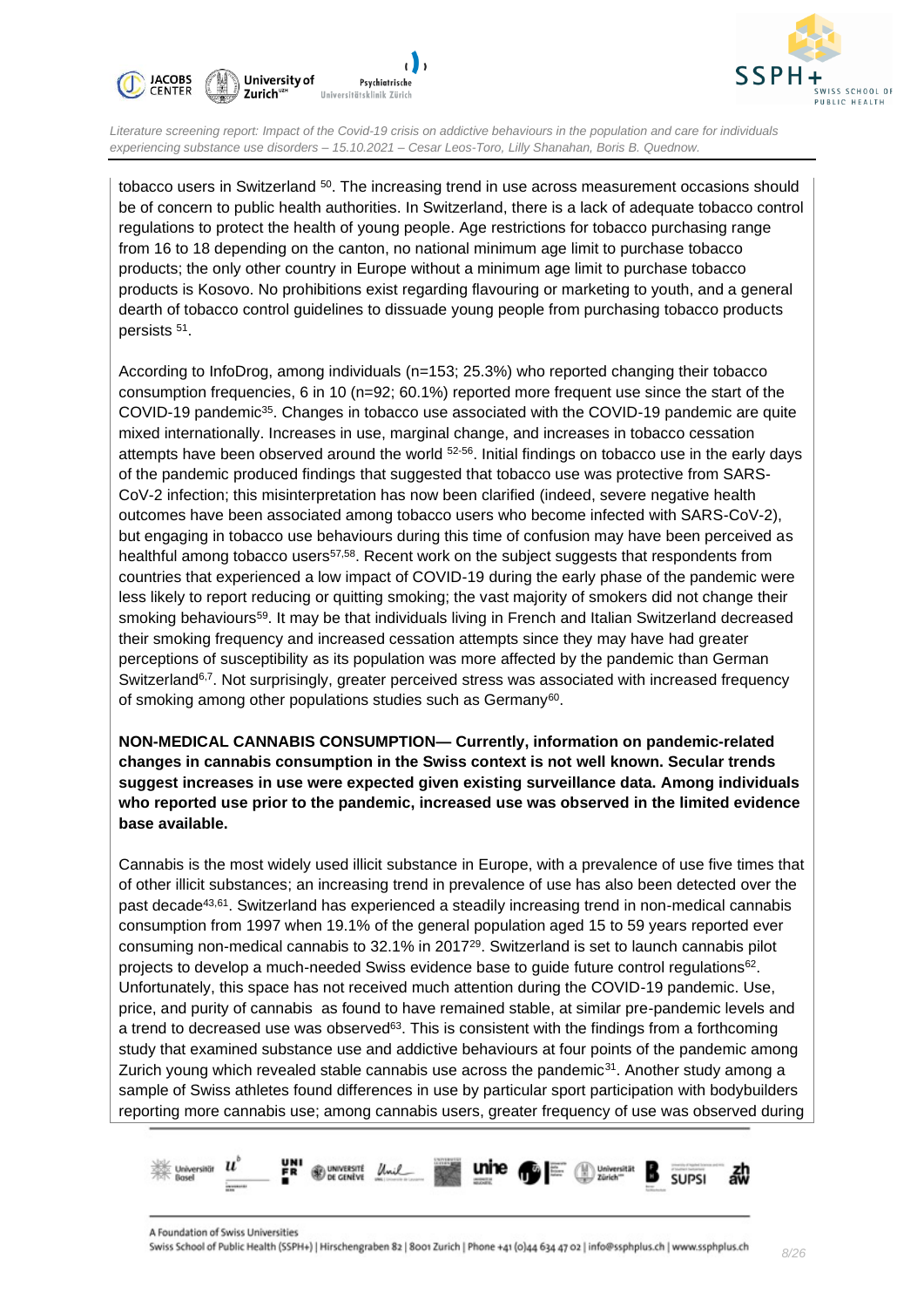



the first Swiss lockdown<sup>64</sup>. This is consistent with broader European findings by the EMCDDA and Europol that pre-pandemic levels of cannabis and synthetic cannabinoids continued to be available in the illicit market as it diversified its trafficking routes<sup>43,65</sup>. According to InfoDrog, among individuals (n=166; 27.4%) who reported changing their cannabis consumption frequencies, 7 in 10 (n=117; 70.5%) reported more frequent use since the start of the COVID-19 pandemic<sup>35</sup>. Conflicting evidence on Switzerland's neighbouring countries exists wherein greater or less use was observed26,66-68. In France, 6.9% of adults reported that they increased their cannabis consumption in ways which made it increasingly difficult to control use<sup>69</sup>. In Zurich, synthetic cannabinoids 5F-MDMB-PICA and THJ-018 were detected to be in circulation during the course of the pandemic. This is of concern because these substances have been linked – worldwide – to at least 13 deaths and acute and severe poisoning events during the pandemic $70$ . Virtually nothing is known about the role of the Dark Web or other online sources of cannabis on the Swiss cannabis supply.

#### **COCAINE CONSUMPTION— Currently, information on changes in cocaine consumption in the Swiss context is not well known. Existing evidence suggests stable to slightly decreased use among individuals who reported using cocaine prior to the pandemic in Switzerland.**

Cocaine is the second most commonly used illicit substance in the European Union and in Switzerland<sup>29,43</sup>. Cocaine use among individuals in Switzerland doubled from 1997 (2.7%) to 2017 (6.7%) among the general population aged 15 to 49 years<sup>29</sup>. Swiss settings have long been associated with high prevalence of cocaine consumptions according to wastewater analyses $71.72$ . In Switzerland, the use, price, and purity of cocaine remained stable, at similar pre-pandemic levels and a trend to decreased use was observed among participants in small study drawn from the Addiction Treatment Centre of Lausanne University Hospital<sup>63</sup>. According to InfoDrog, among individuals (n=88; 14.5%) who reported changing their cocaine consumption frequencies, approximately two-thirds (n=61; 69.3%) reported less frequent use since the start of the COVID-19 pandemic<sup>35</sup>. Some neighbouring settings such as Innsbruck, observed reduced consumption of substances including cocaine according to wastewater analyses; other settings, as outlined by EMCDDA observed increases in mean weekly benzoylecgonine (cocaine metabolite)73,74. A heterogeneous effect was observed across European contexts in terms of accessibility of substances such as cocaine among populations as evidenced by wastewater analyses<sup>75</sup>. Across Europe, wholesale importation was undisturbed; however, due to hygiene precautions and social distancing measures, prices increased and purity decreased in certain European countries<sup>65</sup>. In response to these limitations, there has been an observed diversification in services from the Dark Web which reduce the need for cash and provide home deliveries. This reduced need for face to face meetings may become the new norm<sup>65</sup>.

#### **HEROIN CONSUMPTION— Currently, COVID-19-related information on changes in heroin consumption in the Swiss context is not well known. What is readily available suggests stable use.**

Heroin use in Switzerland appears to have remained relatively stable at very low levels in the Swiss population aged 15 to 49 years from 1997 through 2017(1997 [0.8%]; 2002 [0.9%]; 2007 [1.1%]; 2012 [0.9%]; 2017 [0.8%]). During the initial period of the pandemic, it appears that heroin production was unaffected but that perhaps certain markets were affected a certain degree in some countries depending on national confinement rules and porosity of the national border65. The

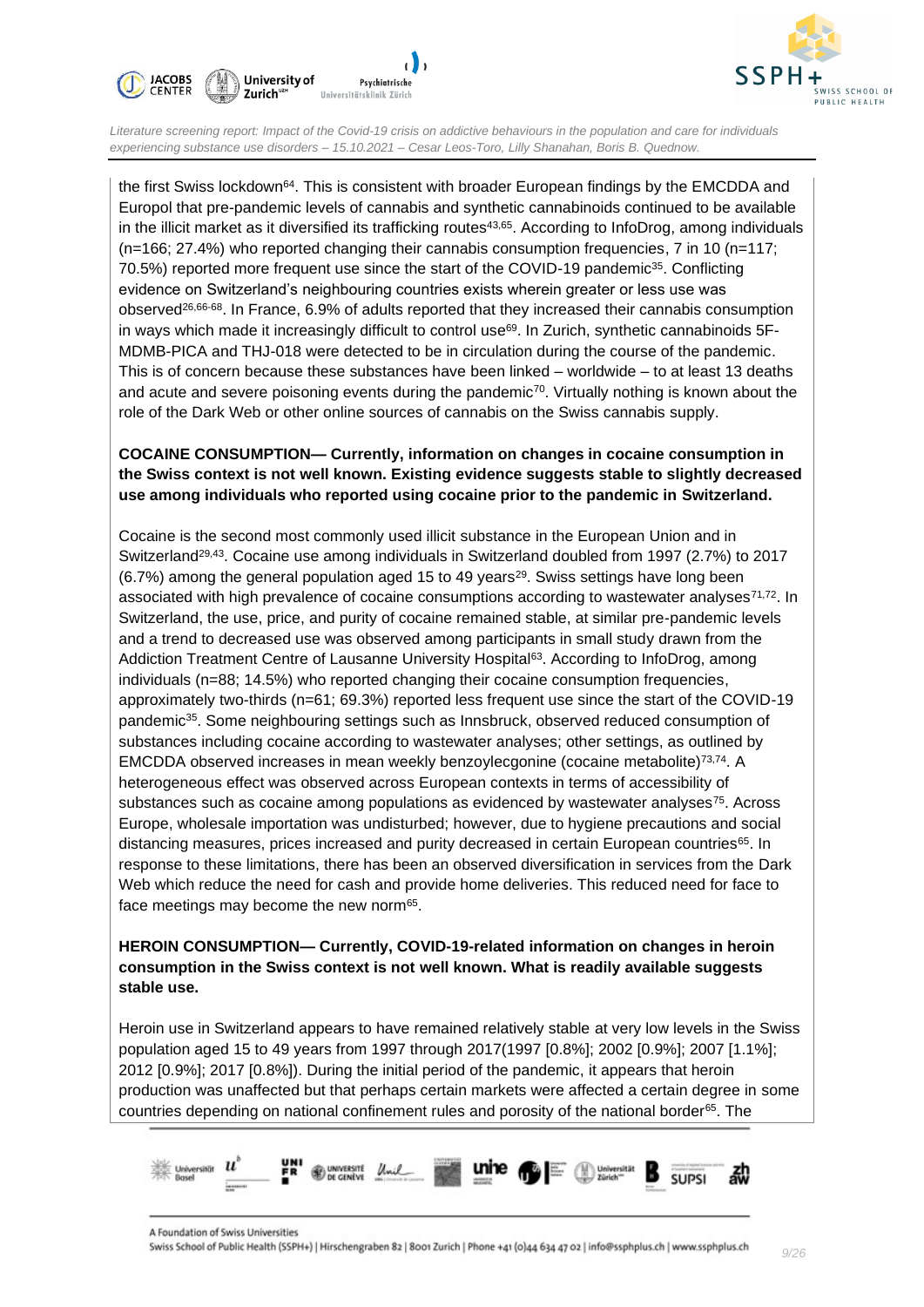



pandemic may have influenced the severity of substance use disorders such as heroin dependencies if markets made heroin inaccessible due to increased price and thus, these individuals may have substituted these substances with what *was* available (i.e., prescription opioids, novel psychoactive substances including designer opioids, methamphetamine, and other amphetamines, etc.). This, however, is speculative in the Swiss context, as very little information exists on prevalence measures, let alone changes over time during the COVID-19 pandemic on heroin use. From a small study conducted in Lausanne, Geneva, heroin use, price, and purity were reportedly stable when two time points in the early phase of the Swiss lockdown were considered<sup>63</sup>.

#### **GAMBLING— Piecing together data from government documents and the sole study on this in a Swiss setting, the findings suggest that an increase in gambling behaviours occurred as a result of the COVID-19 pandemic.**

Gambling in Switzerland has an annual social cost of CHF 69.7 million from gambling in land-based casinos alone, according to the most recent estimates available from the Federal Casino Commission (Eidgenössischen Spielbankenkommission; ESBK) <sup>76</sup>. A new Swiss Federal Act on Gambling came into force in January 2019 which opened the market for online casinos – no comprehensive monitoring, evaluation, or estimates of this have been determined to date although there appear to be plans in place<sup>77</sup>. March 2020 saw five Swiss casinos legally offering online gambling products. According to the Swiss Institute for Public Health and Addiction, in 2017, 2.8% of the Swiss population were "high-risk" for problematic gambling behaviours and 0.2% met criteria for "pathological gambling" behaviours<sup>78</sup>. Strategies are in place for the social protection of high risk individuals, whom, if they meet certain criteria such as gambling beyond their means, or inability to control the length of time spend gambling, are prohibited from continuing to participate; these exclusions may be ordered or voluntary. The number of individuals banned from gambling rose sharply between 2019 and 2020 which may partly be attributed to the growing online market<sup>79</sup>. This is consistent with the only study examining Swiss gamblers' gaming habits over the pandemic wherein individuals who reported gambling during the lockdown reported higher intensity of gambling and increased use of online platforms to gamble<sup>80</sup>.

**PROBLEMATIC INTERNET USE— There is evidence to suggest that the COVID-19 pandemic re-established or redefined individuals' relationship with the internet in ways that may not have manifested as of yet, particularly among children, youth, and young adults in terms of their psychosocial development, reliance on it as a coping mechanism, and its association with common mental health disturbances such as depression or anxiety.** 

Problematic internet use as a concept suffers from the same issues as any of the many ways substance use is defined as problematic; for example, at least 49 definitions exist for problematic cannabis use covering a range of priorities in the literature<sup>81</sup>. Likewise, problematic internet use has been conceptualized in a number ways<sup>82</sup>. A diagnosis has not been included in the  $5<sup>th</sup>$  Edition of the Diagnostic and Statistical Manual for Mental Health Disorders (DSM-5) although "Internet Gaming Disorder (IGD)" has been included with questionable value as a diagnostic tool<sup>83</sup>. One study among the general Swiss population found that approximately one-third of children and one-fifth of young adults met the criteria for problematic internet use during the first Swiss lockdown<sup>30</sup>. In the context of the COVID-19 pandemic, when Swiss federal ordinances required closure of schools and offices at its most restrictive, school aged children, youth and young people spent their school days

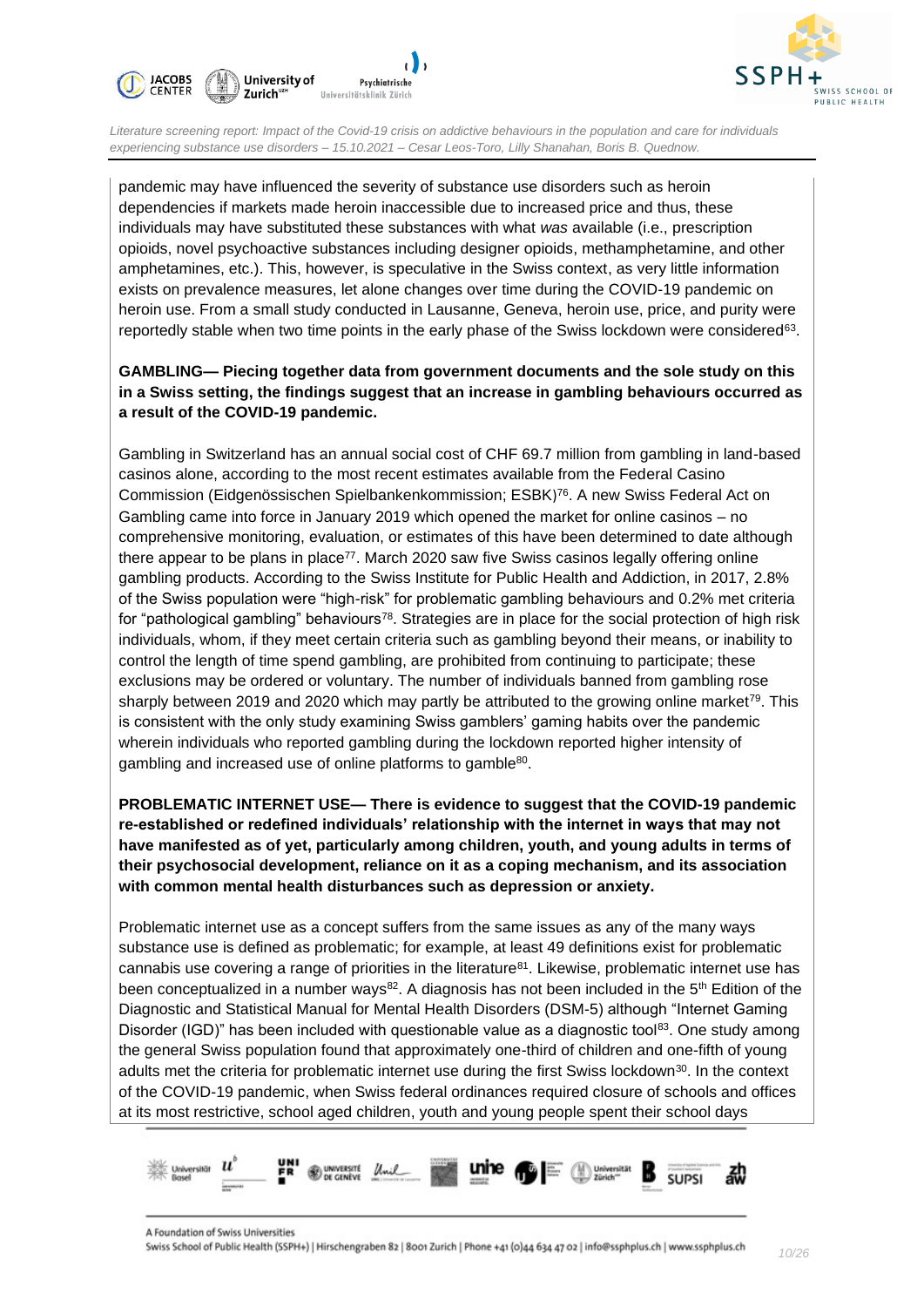



interfacing with their peers and teachers online. Due to social distancing requirements, leisure time that would have normally been spent with peers or engaging in other activities was spent isolated. Adults faced similar issues, particularly those fortunate enough to continue to participate in the labour force remotely. There is mounting evidence that operationalizing internet use that interferes with the daily lives of individuals in problematic ways is necessary, particularly during vulnerable points of human development across the lifespan<sup>82</sup>.

**VIDEO GAMING— Existing evidence related to the impact of COVID-19 pandemic measures on video gaming among the Swiss population is limited. Among general population samples, reported prevalence was stable. However, among certain populations, use increased. There is evidence about potential benefits of video gaming during times of crisis on psychological well-being.**

Dramatic increases in time spent indoors and online may lead to the development of behavioural patterns that give rise to dependence or problematic use behaviours. Computer gaming increases among young people were also associated with home confinement measures around the world<sup>84</sup>. Reasons provided included coping with stress and escapism. Virtual reality game use increased during home confinement around the world; respondents attributed benefits to their mental health and physical well-being<sup>85</sup>. Interestingly, physical activity measures were reported to be greater among virtual reality game users than console users. Little is known conclusively regarding associations between increases in computer/video game playing time and physical and mental health well-being in general; very little work exists in Swiss contexts<sup>86,87</sup>. The limited literature suggest that video gaming was effective in decreasing psychosocial stress and was an effective coping strategy among sample of Swiss elite athletes<sup>88</sup>. A study among Zurich young people showed that the prevalence of video gaming was relatively stable across the pandemic from April to September 2020; in fact, a decline in computer gaming was detected $31$ . The gamification of health is an emerging and promising area of research that has already penetrated society primarily through physical activity devices which promotes health and well-being<sup>89</sup>.

**PORNOGRAPHIC MEDIA CONSUMPTION— Limited findings of pornographic media use among the Swiss population as a result of COVID-19 pandemic measures indicate stable use. While the vast majority of individuals may not experience negative effects from pornography use, sexual health promotion is an important aspect of a pandemic response.**

Increases in pornographic media consumption were observed around the world and attributed to home confinement measures particularly among countries that instituted stricter measures $^{90}$ . Boredom has been associated with hypersexual behaviours and with increased use of pornographic media<sup>91</sup>. While boredom may perhaps be attributed to increased use, use of pornography has also been identified as a coping tool to manage negative affect and as a terror management tool in the face of overwhelming uncertainty<sup>92,93</sup>. In Switzerland, Pornhub recorded an average increase of 11.5% visits to its daily average on March 17, 2020 which coincided with the day after the Swiss Federal Council announced restrictions on gathering places such as bars, clubs, and restaurants<sup>94</sup>. Available evidence in the Swiss context suggests that there were no significant changes in pornographic media consumption across time among young people in Zurich<sup>31</sup>. These findings are consistent with international reports that problematic pornography use tended to decrease in other settings<sup>95</sup>. While substantial adverse effects of pornography use have been documented for a

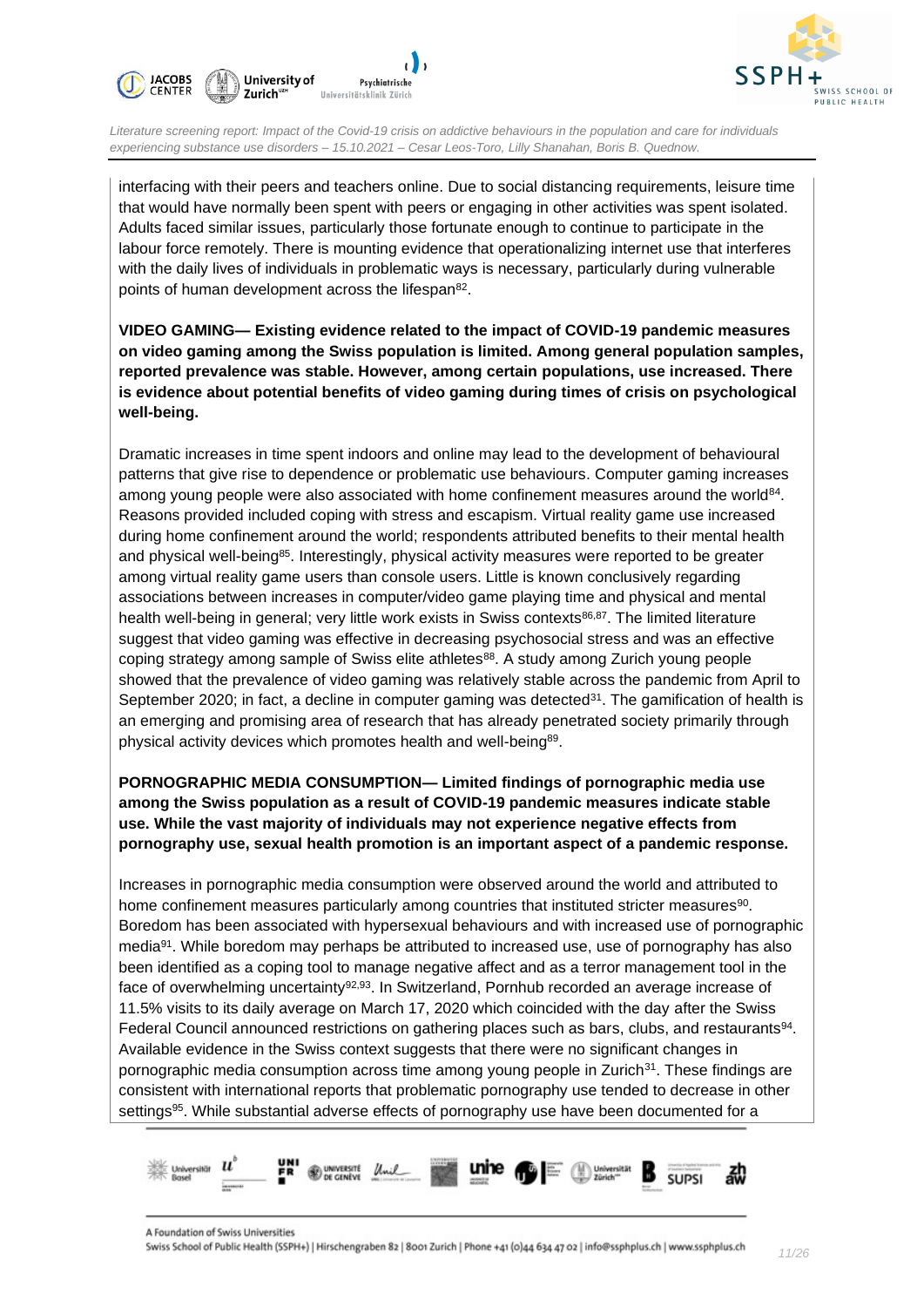



minority of individuals, most individuals have not been found to report problems related to use of pornographic media and some even find health-promoting aspects through these materials<sup>96,97</sup>. As with other behaviours discussed in the current report, this is an area that warrants attention to promote healthy sexual behaviours among young people and design public health communications to alleviate potential existential stressors during times of crisis.

#### **Results:**

The following are brief descriptions of the extant peer-reviewed literature on the impact of the COVID-19 crisis on substance use behaviours and other problematic behaviours **specific to Swiss settings**.

#### **ALCOHOL**

Mohler-Kuo et al.<sup>30</sup> sought to assess the impact of the first Swiss lockdown due to COVID-19 by examining prevalence measures of symptoms of mental illness and other behaviours among the general Swiss population (N=3919: 1627 young adults [19-24 yrs]; 1146 children/adolescents [12- 17 yrs]; 1146 parents [32-55 yrs]) using an online cross sectional survey. The group found that risky alcohol use decreased by 10% among their sample. A serious limitation of this study is that it was conducted 1 to 3 months after the first pandemic control ordinances and is thus significantly threatened by recall bias.

Alcohol use disorder was examined as one of a number of psychosocial consequences of COVID-19 mitigation strategies by Moser and colleagues<sup>98</sup>. A model was constructed, erring on conservative estimates, using data from conceptually similar situations as the COVID-19 pandemic, applied to Switzerland's population to project years of life lost (YLL) due to specific psychosocial factors including alcohol use disorder. An estimated 17.67 YLLs per person were estimated among individuals experiencing alcohol use disorder as well and an increased incidence of 0.6% of alcohol use disorder as a result of a 3-month isolation period/home confinement. This is a step toward informing authorities and decision makers regarding the design of countermeasures beyond infection-attributable risk.

Imboden et al.<sup>64</sup> assessed changes in alcohol use during the first Swiss COVID-19 pandemic lockdown among a sample of Swiss athletes (N=275). Elite athletes, those who performed Olympic disciplines or sports recognized by the International Olympic Committee, were observed to consume more alcohol than their bodybuilder peers; elite were also more likely to increase their alcohol consumption. Approximately 1 in 5 (17.7%) elite athletes reported greater frequency of alcohol use compared to pre-pandemic levels compared to 1 in 10 (8.2%) of bodybuilders. Changes in alcohol consumption were attributed to existential fear and male sex.

Leos-Toro et al.<sup>31</sup> examined prevalence and changes in substance use prevalence figures among a sample of Zurich young people over four time points of the Swiss pandemic experience. The sample was drawn from an ongoing longitudinal study (*Zurich Project on the Social Development from Childhood to Adulthood, z-proso*) wherein participants were invited to participate in 4 COVID-19 supplementary surveys. Supplement 1 (8-14 April 2020, N=786), Supplement 2 (30 April – 5 May 2020, N=650), Supplement 3 (21-26 May 2020, N=569), and Supplement 4 (10-15 September 2020, N=525). Beer and wine consumption (61% to 69%) as well as consumption of spirits or liquor (28% to 39%) increased over the course of the pandemic between April and September 2020.

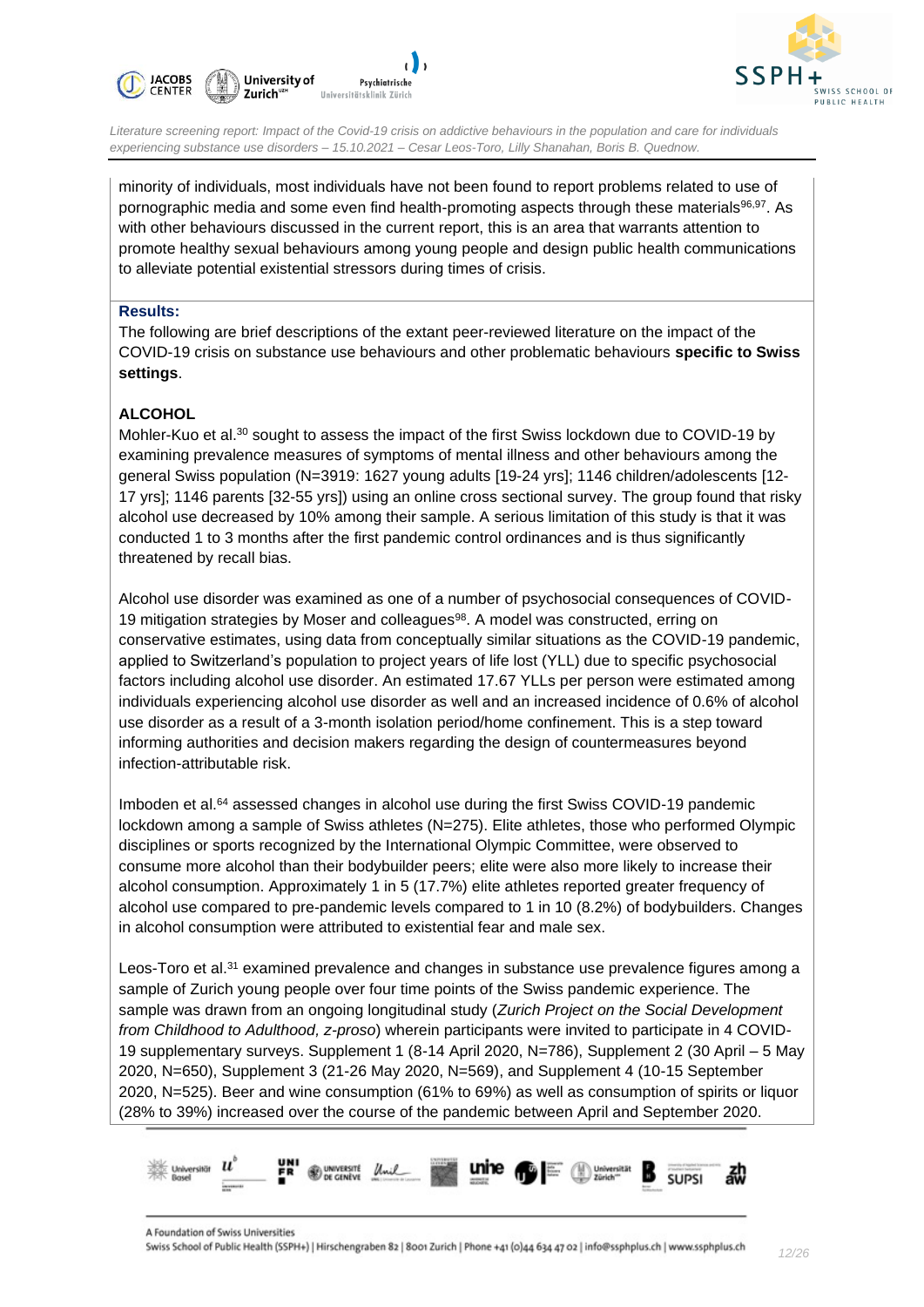



#### **TOBACCO**

#### *Indirect examination of tobacco use*

Diaz Hernandez and colleagues<sup>25</sup> examined the effect that COVID-19 had on the general Swiss population (N=1022, 18-78 yrs) on self-rated general health and wellbeing measures including tobacco consumption in the period after the first pandemic control ordinances using an online survey. Individuals who reported smoking were approximately twice as likely to report impaired mental well-being than non-smokers (adjOR 1.8; 95%CI 1.24-2.61; *p*=0.002). This is an important finding as these impairments lower individuals' thresholds for substance use, particularly among Swiss young people<sup>49</sup>.

#### *Direct examination of tobacco use*

Leos-Toro et al.<sup>31</sup> examined prevalence and changes in substance use prevalence figures among a sample of Zurich young people over four time points of the Swiss pandemic experience. The sample was drawn from an ongoing longitudinal study (z-proso) wherein participants were invited to participate in 4 COVID-19 supplementary surveys. Supplement 1 (8-14 April 2020, N=786), Supplement 2 (30 April – 5 May 2020, N=650), Supplement 3 (21-26 May 2020, N=569), and Supplement 4 (10-15 September 2020, N=525). Tobacco product consumption increased (45% to 50%) over the course of the pandemic between April and September 2020<sup>31</sup>.

#### **NON-MEDICAL CANNABIS, COCAINE, HEROIN**

Gaume and colleagues<sup> $63$ </sup> examined the impact of the COVID-19 pandemic on the supply of illicit substances as well as the health and social impact to individuals who use illicit substances. A mixed methods approach was used over two anonymized survey waves to examine changes over time; the first survey was conducted during the first lockdown (17-24 April 2020; N=49) and the second wave was conducted two weeks later as easing of public ordinances occurred (4-8 May, 2020; N=51). The study population was drawn from the Addiction Treatment Centre of Lausanne University Hospital service user population who had purchased any illegal substance in the past 7 days. This study found use, price, and purity of heroin, cocaine, and non-medical cannabis to be stable as reported by this study population; use trended to decrease. Furthermore, in general, this sample reported little impact of the pandemic on their social situation overall.

Imboden et al.<sup>64</sup> assessed changes in alcohol use during the first Swiss COVID-19 pandemic lockdown among a sample of Swiss athletes (N=275). Elite athletes, those who performed Olympic disciplines or sports recognized by the International Olympic Committee, were observed to consume less cannabis than their bodybuilder peers. However, cannabis was used by less athletes overall, however, increased frequency was reported among those who continued to use cannabis over the first Swiss lockdown. Only three of 203 elite athletes reported to use cannabis during lockdown in contrast 16 of 85 bodybuilders.

Leos-Toro et al.<sup>31</sup> examined prevalence and changes in substance use prevalence figures among a sample of Zurich young people over four time points of the Swiss pandemic experience. The sample was drawn from an ongoing longitudinal study (z-proso) wherein participants were invited to participate in 4 COVID-19 supplementary surveys. Supplement 1 (8-14 April 2020, N=786), Supplement 2 (30 April – 5 May 2020, N=650), Supplement 3 (21-26 May 2020, N=569), and

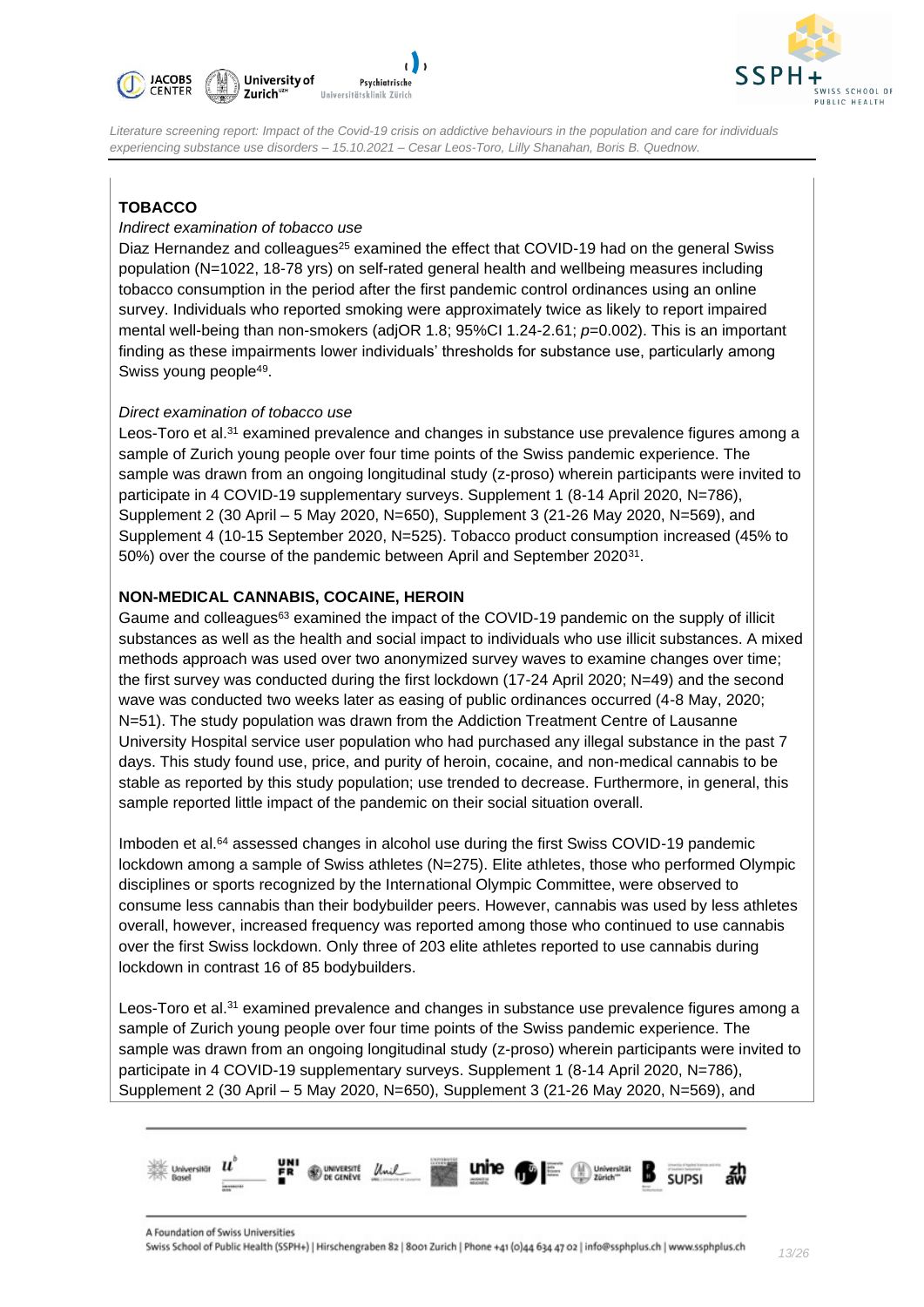



Supplement 4 (10-15 September 2020, N=525). Significant changes in cannabis use were not detected.

#### **GAMBLING**

Changes in self-reported gambling of land-based casino players and whether they turned to other forms of gambling or experienced changed in gambling intensity were examined by Lischer and colleagues<sup>80</sup>. This team examined a sample of Swiss gamblers three weeks after the first Swiss lockdown using an online supplement to an existing longitudinal survey (N=110; 64 German speakers, 30 French speakers, 16 Italian speakers; mean age [SD] 33.5 [11.64]). The COVID-19 pandemic did not appear to interrupt gambling behaviours among this sample; it simply changed how it happened. Overall, gambling intensity decreased (*p<*0.001). However, when only considering respondents who reported gambling during lockdown (n=61), online gambling increased (*p*<0.002). A small proportion (n=15) reported higher gambling intensity. Respondents who gambled during lockdown were more often in relationships and had higher net incomes.

#### **PROBLEMATIC INTERNET USE**

Mohler-Kuo et al.<sup>30</sup> sought to assess the impact of the first Swiss lockdown due to COVID-19 by examining prevalence measures of symptoms of mental illness and other behaviours among the general Swiss population N=3919: 1627 young adults [19-24 yrs]; 1146 children/adolescents [12-17 yrs]; 1146 parents [32-55yrs]) using an online cross sectional survey. The group found that 30% of children and adolescents and one-fifth of young adults met the criteria for problematic internet use. A serious limitation of this study is that it was conducted 1 to 3 months after the first pandemic control ordinances and is thus significantly threatened by recall bias. It is also important to note that, in Switzerland, when schools and universities were closed, online modalities replaced in-person classes, thus, it is difficult to distinguish problematic use.

#### **GAMING**

Breckwoldt et al.<sup>88</sup> sought to assess the extent of video game consumption in relation to mental and physical health factors among a sample of 203 elite athletes in Switzerland; operationalized as those who participated in Olympic sports or in International Olympic Committee- approved events. Among respondents who reported playing video games prior to the pandemic, a 165% increase in gaming time occurred during the period of the first Swiss lockdown. Furthermore, an 8% increase in video gaming behaviour was observed across the entire sample. Among this sample, participating in video gaming was an effective coping strategy to the difficulties some population segments experienced over the pandemic. For example, respondents who participated in video gaming were less likely to display signs of fear, anxiety, depressive symptoms, and sleeping disorders.

#### **PORNOGRAPHIC MEDIA CONSUMPTION**

Leos-Toro et al.<sup>31</sup> examined prevalence and changes in substance use prevalence figures among a sample of Zurich young people over four time points of the Swiss pandemic experience. The sample was drawn from an ongoing longitudinal study (z-proso) wherein participants were invited to participate in 4 COVID-19 supplementary surveys. Supplement 1 (8-14 April 2020, N=786), Supplement 2 (30 April – 5 May 2020, N=650), Supplement 3 (21-26 May 2020, N=569), and Supplement 4 (10-15 September 2020, N=525). Significant changes in pornographic media consumption were not detected, however, males were more likely to report pornographic media consumption that females.

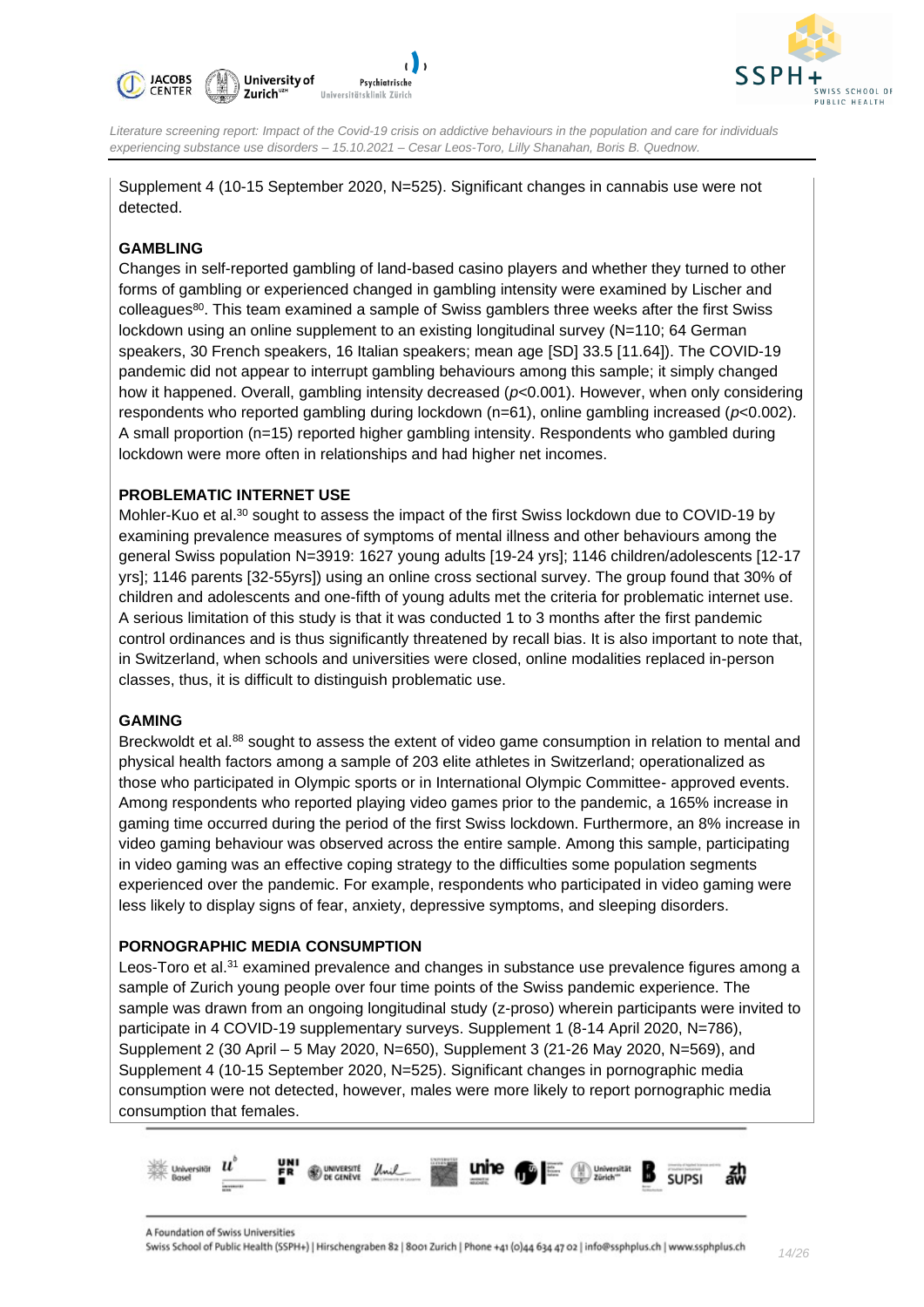



What impact has the COVID-19 crisis had on the care landscape (incl. harm reduction services) for individuals experiencing substance use disorders?

#### **Summary: KEY MESSAGES**

- Little is known regarding use of services by populations experiencing or at risk of substance use disorders in Switzerland; often organizations providing harm reduction services are understaffed and unable to report most-current figures of service use
- The demand for mental health services increased among young people
- Guidelines, orders, and health messaging created barriers among older adults or those with compromised immune systems to seek health care services
- Telemedicine is an emerging modality which continues to be evaluated in terms of accessibility and acceptability among populations experiencing substance use disorders
- The changing care landscape requires careful foresight of unintended consequences and needs to consider individuals who may have trouble accessing telemedicine modalities

Very little data exists on the impact of COVID-19 on the care landscape in Switzerland specific to substance use disorders. Existing evidence suggests that online modalities became more prevalent as mental health services, often serving individuals experiencing substance use disorders, became overwhelmed<sup>25</sup>. Online modalities have the clear advantage of reducing physical contact with service users thereby reducing associated health risks of COVID-19 for service providers and users alike. Ethical issues with these services include aspects of data security, clinical safety for service users, legal, regulatory financial concerns, informed consent, social justice issues among others<sup>99</sup>. Additionally, thinking into the future, decision makers and stakeholder groups must think about how provision of novel service delivery modalities will affect practice, shape the service provider profession, and the individuals it may inevitably exclude, including individuals experiencing homelessness, adults with impaired cognition, individuals experiencing dementia etc. who may not have access to or ability to use these services.

COVID-19 was particularly limiting for older adults living in the community in terms of engaging with their social networks, participating in regular activities of daily life, and seeking care as they were deemed a high-risk population; it was much worse for older adults in long-term care facilities<sup>100</sup>. Telemedicine emerged as an important medium to deliver health care services; however, a digital divide became evident for older populations seeking care given their lack of acceptability or feasibility for technologically illiterate populations, those with hearing or vision impairments etc.101,102 .

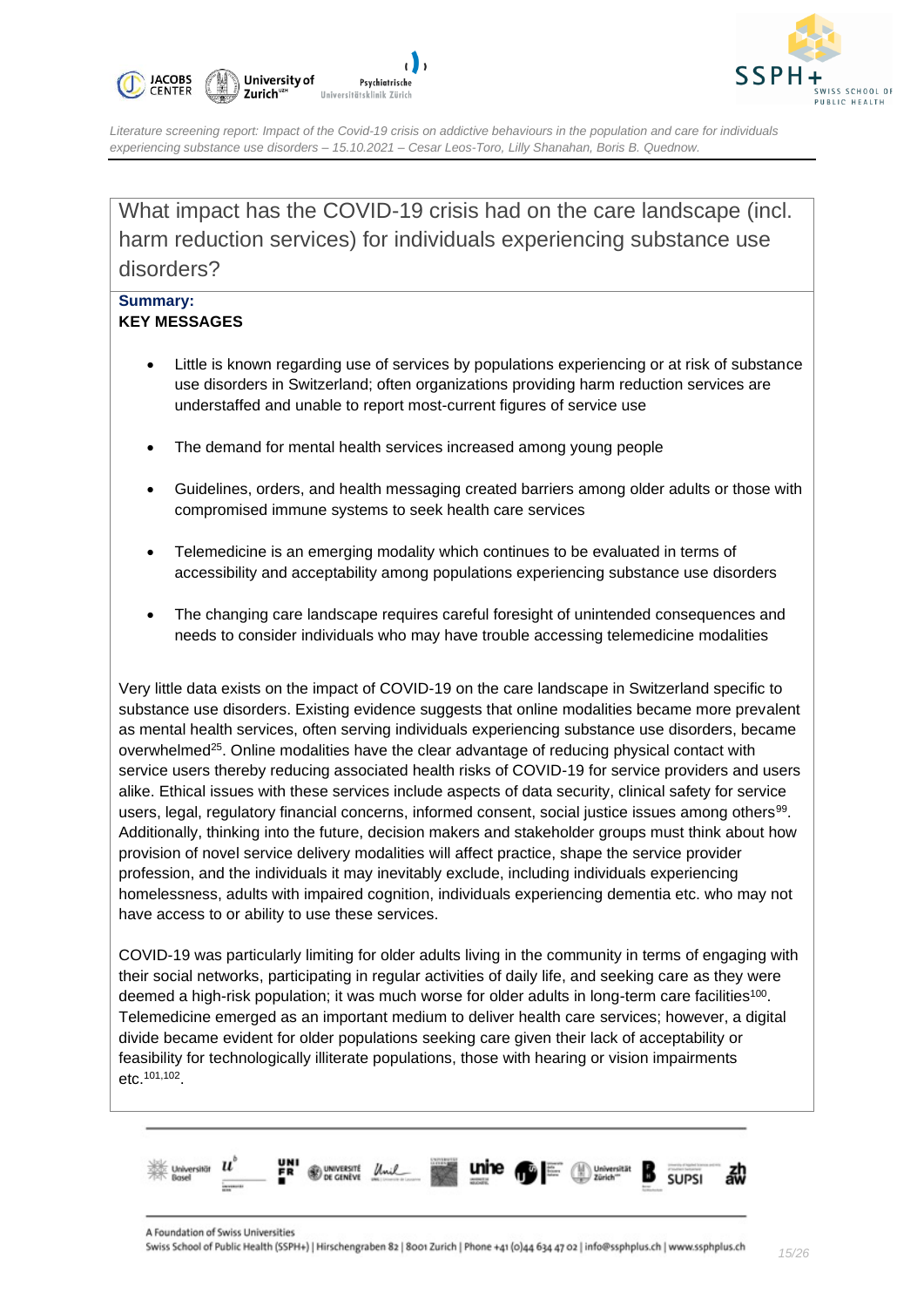



Increased demand for services leading to urgent openings of wards at Geneva's psychiatric hospital were documented – unclear are specific numbers of individuals served who experiencing substance use disorders<sup>103</sup>. Young people in Geneva were observed to be particularly vulnerable to stress associated with COVID-19 and were observed to increasingly participate in mental health services (See **Fig 1**) <sup>104</sup>. The University of Bern's Psychiatric Services also experienced surges in demands ranging from anxiety to suicidal ideation over the course of the pandemic<sup>105</sup>. Dargebotene Hand Zentralschweiz, an anonymous resource centre for a variety of concerns from domestic violence, depression, addiction, among other concerns, reported a 12% increase in service use over 2020<sup>106</sup>. In Vaud, consumers of illicit substances that were known to Unisanté tended to be older males and had associated comorbidities including having been exposed to Hepatitis C, participants of opioid agonist treatments among other characteristics – no further information has been reported on this group but they represent a vulnerable population at high risk of negative health outcomes in the case of interrupted service use<sup>107</sup>. Zurich also experienced increased demand and complexity among presentations in inpatient and outpatient psychiatric services for children and adolescents over the pandemic's course documented to persist as recently as Autumn 2020<sup>108,109</sup>. Eastern Switzerland has also experienced increases in psychiatric services uptake, among young populations where capacity has not been able to keep up with demand; in certain cases a 6-month wait for treatment has been recorded<sup>110</sup>.



**Fig 1.** Monthly requests for psychiatric consultations for young adults in Geneva. Period from August 2019 – March 2021. *From Tettamanti et al., 2021<sup>104</sup>* .

Opioid-assisted treatments for individuals with heroin dependence were extended during the course of the pandemic making it possible to receive greater quantities of diacetylmorphine to reduce clinic visits <sup>111</sup>. Prior to the pandemic the Federal Office of Public Health required patients to attend treatment centres multiple times each day, the Federal Council's amendment allowed for other aspects of care to be carried out. At the Psychiatric University Hospital Zurich, participation among service users in opioid substitution therapies were detected to be stable despite the challenges that the pandemic wrought on the health care sector between January and June 2020 $112$ .

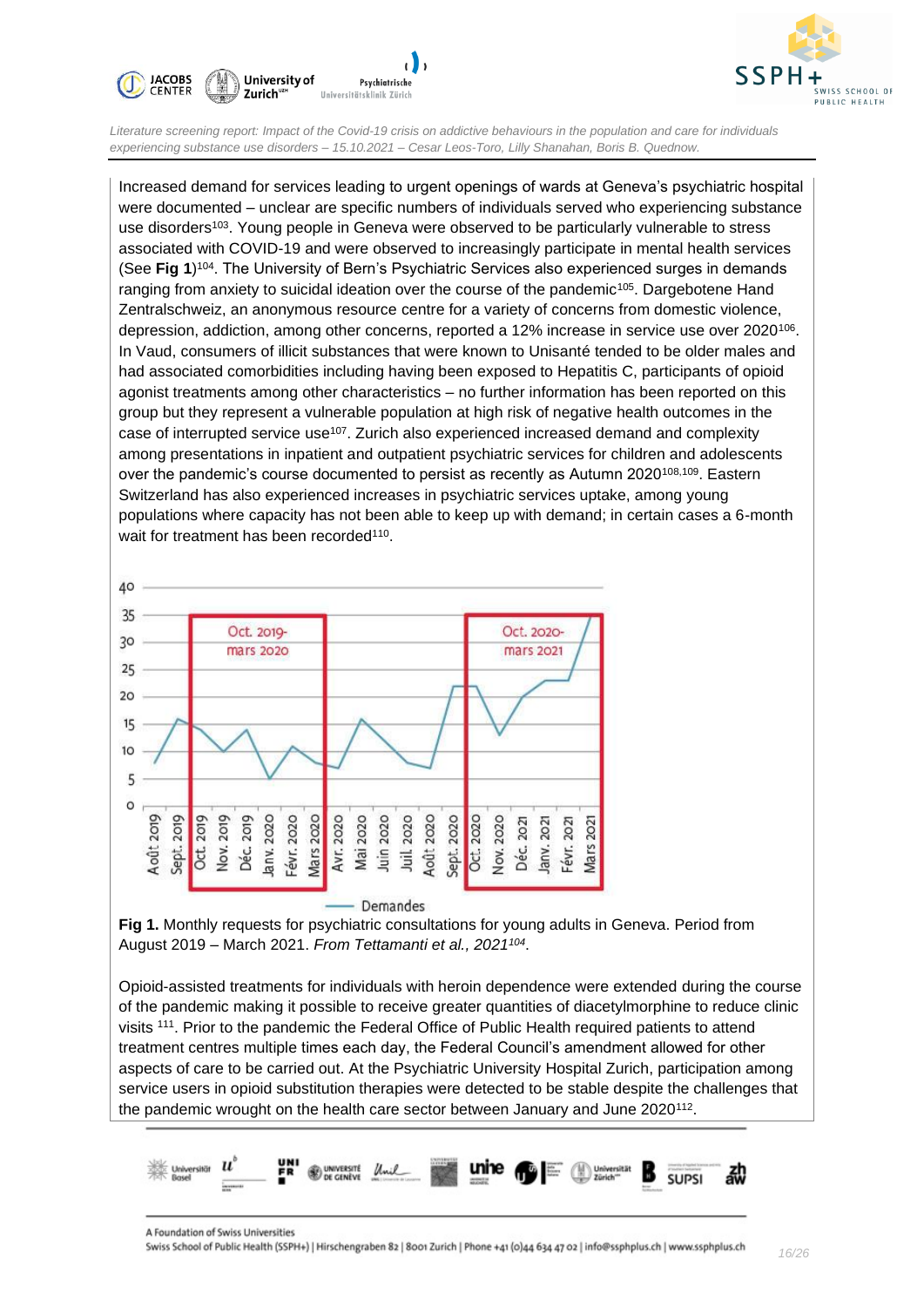



Première Ligne, a Geneva harm reduction association which provides a number of services for the community including individuals who consume substances, saw a decreases in service use in 2020 from 2019 at their Quai 9 location<sup>113</sup>.

An emergence of tools designed for populations in Switzerland experiencing psychological distress due to COVID-19 is becoming more evident. For example, an internet-based self-help program ROCO funded by the University of Bern is examining the efficacy and user acceptability of telemedicine modalities<sup>114</sup>. Swiss physicians have also contributed to the development of COVID-19 Caregiver Cockpit (C19CC), a free-of-charge, web-, and app- based tool to assist health care providers with telecare options that minimize contact and risk of exposure to SARS-CoV-2 and its variants and optimize workflows to manage health care settings working at or beyond capacity during potential future outbreaks<sup>115</sup>.

#### **Results:**

#### **ACCESS TO SERVICES**

Diaz Hernandez and colleagues<sup>25</sup> examined the effect that COVID-19 had on the general Swiss population (N=1022, 18-78 yrs) on self-rated general health and wellbeing measures including access to mental health interventions after the first pandemic control ordinances using an online survey. Globally, shortages and disruptions to mental health services were prevalent<sup>116</sup>. In Switzerland, psychiatric services at the University of Bern were overwhelmed with their youth population, however, little is known regarding care for young adults, adults, and older adults beyond an increased uptake of telemedicine modalities $^{21,105}$ .

How has the social situation of people affected by substance use dependence changed?

#### **Summary: KEY MESSAGES**

- Individuals, whether they are currently experiencing substance use dependence or not, are embedded in an ecological system. Policies and intervention require the consideration of appropriate historical, social, physical, and environmental contexts.
- Individuals deprived of liberties require treatment based on a human-rights approach that acknowledges basic needs, care, and dignity while in the care of the government.
- Vulnerable populations including migrants, sex workers, incarcerated individuals, undocumented groups, older adults, individuals with cognitive or physical disabilities, etc. require consideration beyond being labelled *vulnerable populations*; they require customized or alternative services to access health resources.

A 7.3% contraction of the 2020 Swiss GDP was observed, unemployment and long-term unemployment are projected to increase to record levels (beyond 2021 State Secretariat for

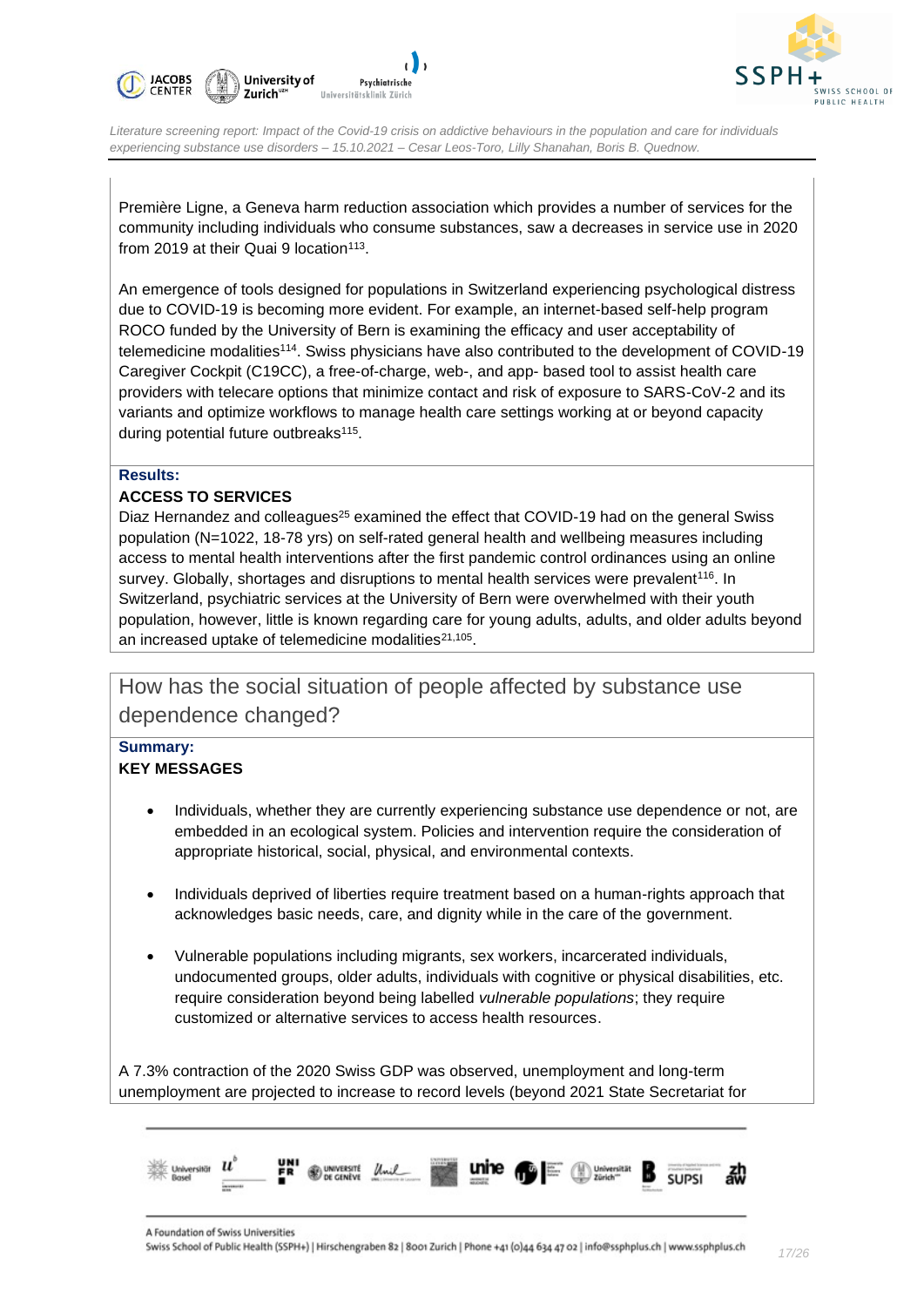



Economic Affairs predictions) which expose a significant segment of the population living in Switzerland to insecurities related to basic needs such as food and shelter<sup>117,118</sup>.

A small study that examined the evolution of the illicit substance market and substance users' social situation in Switzerland<sup>63</sup>. Overall, the Swiss illicit substance market seemed unaffected at the time of study as were substance users' social situations. Psychopathological outcomes, internationally, were observed among inpatient populations rather than outpatient populations<sup>119</sup>. In Switzerland, suicide attempts in Switzerland's largest pre-trial prison (Champ-Dollon) increased by 57% over the course of the pandemic; closures of workshops, sports, reduced contact with outside world and family are thought to have contributed to this outcome<sup>120</sup>.

In Vaud, vulnerable populations including forced migrants, general migrant populations, individuals who are in prisons, and individuals experiencing homelessness were at increased risk of experiencing inequitable care during the COVID-19 pandemic<sup>121</sup>. For example, asylum seekers, relocated Syrian families, victims of human trafficking, sex work, undocumented individuals are some groups identified in Vaud that slipped through the cracks as well as *vulnerable populations*, described by the Confederation generally also included integrated populations above 65 and/or experiencing co-morbidities. These selected populations have tendencies to experience substance use involvement, greater barriers to access services (i.e., language, stigma, economic resources, health literacy etc.) and it is unclear, given the scarcity of current data, the extent of harms experienced among these populations during this exceptional situation $122-125$ .

The Correlation - European Harm Reduction Network, Pompidou Group, and EMCDDA are excellent resources to collaborate and learn from specific experiences from front-line workers, service users, and other stakeholders<sup>126</sup>.

#### **Results:**

#### **SOCIAL SITUATION**

Gaume and colleagues<sup>63</sup> examined the impact of the COVID-19 pandemic on the supply of illicit substances as well as the health and social impact to individuals who use illicit substances. A mixed methods approach was used over two anonymized survey waves to examine changes over time; the first survey was conducted during the first lockdown (17-24 April 2020; N=49) and the second wave was conducted two weeks later as easing of public ordinances occurred (4-8 May, 2020; N=51). The study population was drawn from the Addiction Treatment Centre of Lausanne University Hospital service user population who had purchased any illegal substance in the past 7 days. This study found use, price, and purity of heroin, cocaine, and cannabis to be stable as reported by this study population. Furthermore, in general, this sample reported little impact of the pandemic on their social situation overall.

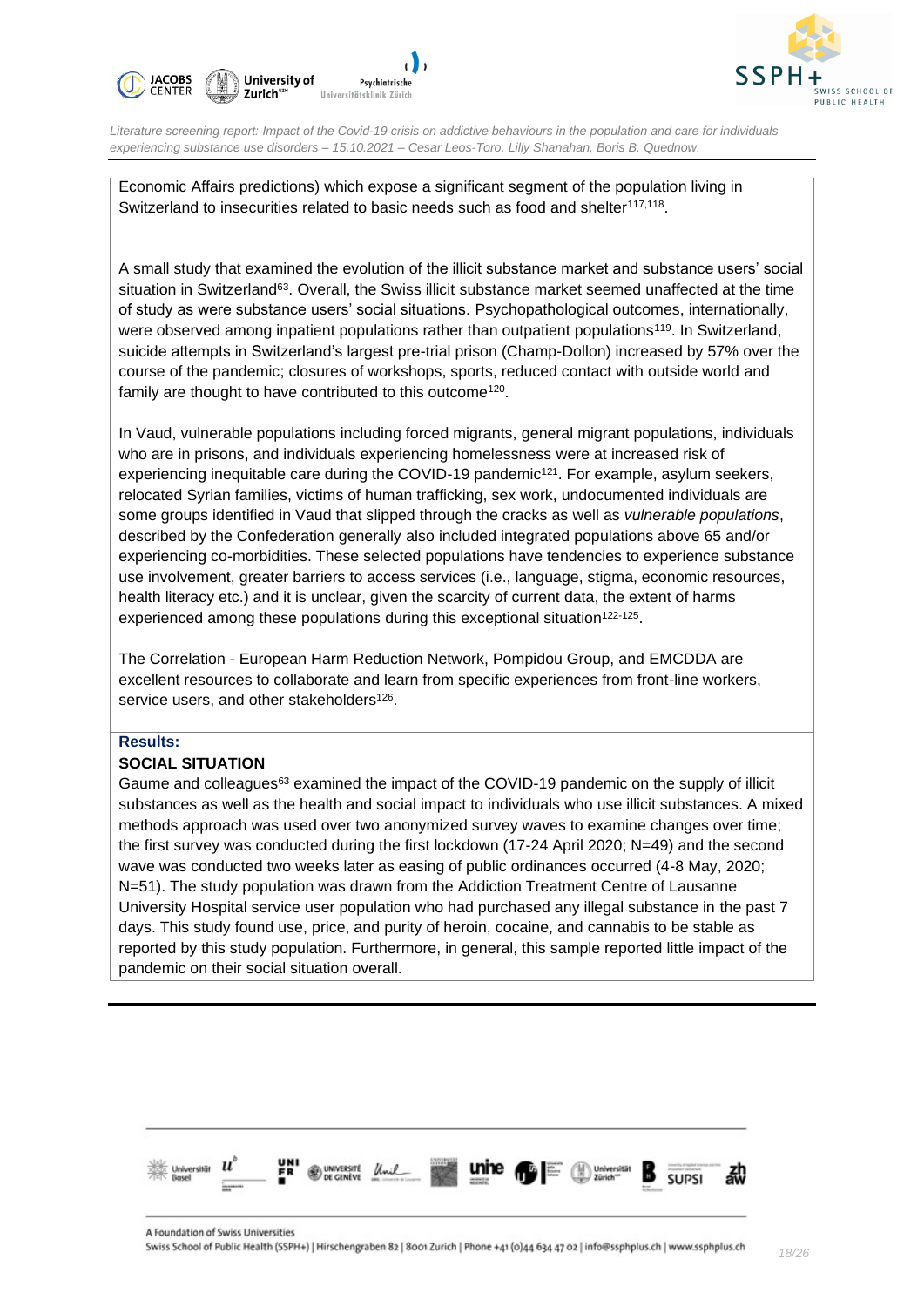



#### **References**

- 1. Federal Office of Public Health. New Coronavirus 2019-NCoV: First Confirmed Case in Switzerland February 25, 2020 2020. [https://www.bag.admin.ch/bag/en/home/das](https://www.bag.admin.ch/bag/en/home/das-bag/aktuell/medienmitteilungen.msg-id-78233.html)[bag/aktuell/medienmitteilungen.msg-id-78233.html](https://www.bag.admin.ch/bag/en/home/das-bag/aktuell/medienmitteilungen.msg-id-78233.html) (accessed March 20, 2021 2021).
- 2. Faber M, Ghisletta A, Schmidheiny K. A lockdown index to assess the economic impact of the coronavirus. *Swiss Journal of Economics and Statistics* 2020; **156**(1).
- 3. Federal Office of Public Health. Coronavirus: Current Measures. 2020. [https://www.bag.admin.ch/bag/en/home/krankheiten/ausbrueche-epidemien-pandemien/aktuelle](https://www.bag.admin.ch/bag/en/home/krankheiten/ausbrueche-epidemien-pandemien/aktuelle-ausbrueche-epidemien/novel-cov.html)[ausbrueche-epidemien/novel-cov.html](https://www.bag.admin.ch/bag/en/home/krankheiten/ausbrueche-epidemien-pandemien/aktuelle-ausbrueche-epidemien/novel-cov.html) (accessed October 9, 2020 2020).
- 4. Burci G, Hasselgard-Rowe, J. Switzerland's Response to the COVID-19 Pandemic. 2020. <https://blog.petrieflom.law.harvard.edu/2020/05/14/switzerland-global-responses-covid19/> (accessed 15 September 2021 2021).
- 5. Federal Office of Public Health. Coronavirus: Measures and ordinances. 2021. [https://www.bag.admin.ch/bag/en/home/krankheiten/ausbrueche-epidemien-pandemien/aktuelle](https://www.bag.admin.ch/bag/en/home/krankheiten/ausbrueche-epidemien-pandemien/aktuelle-ausbrueche-epidemien/novel-cov/massnahmen-des-bundes.html#757183649)[ausbrueche-epidemien/novel-cov/massnahmen-des-bundes.html#757183649](https://www.bag.admin.ch/bag/en/home/krankheiten/ausbrueche-epidemien-pandemien/aktuelle-ausbrueche-epidemien/novel-cov/massnahmen-des-bundes.html#757183649) (accessed 17 September 2021 2021).
- 6. Ehrler F, Monsch, Gian-Andrea, Steinmetz, Stephanie. Wohlbefinden und Sorgen während dem Lockdown. 2020. [https://forscenter.ch/wp-content/uploads/2020/09/factsheet\\_wellbeing.pdf.](https://forscenter.ch/wp-content/uploads/2020/09/factsheet_wellbeing.pdf)
- 7. Seiler M, Staubli G, Hoeffe J, Gualco G, Manzano S, Goldman RD. A tale of two parts of Switzerland: regional differences in the impact of the COVID-19 pandemic on parents. *BMC Public Health* 2021; **21**(1): 1275.
- 8. Pfefferbaum B, Schonfeld D, Flynn BW, et al. The H1N1 crisis: a case study of the integration of mental and behavioral health in public health crises. *Disaster Med Public Health Prep* 2012; **6**(1): 67-71.
- 9. Wang QQ, Kaelber DC, Xu R, Volkow ND. COVID-19 risk and outcomes in patients with substance use disorders: analyses from electronic health records in the United States. *Molecular Psychiatry* 2021; **26**(1): 30-9.
- 10. Benschop A, van Bakkum F, Noijen J. Changing Patterns of Substance Use During the Coronavirus Pandemic: Self-Reported Use of Tobacco, Alcohol, Cannabis, and Other Drugs. *Frontiers in Psychiatry* 2021; **12**(765).
- 11. Torales J, O'Higgins M, Castaldelli-Maia JM, Ventriglio A. The outbreak of COVID-19 coronavirus and its impact on global mental health. *Int J Soc Psychiatry* 2020; **66**(4): 317-20.
- 12. Sønderskov KM, Dinesen PT, Santini ZI, Østergaard SD. The depressive state of Denmark during the COVID-19 pandemic. *Acta Neuropsychiatr* 2020; **32**(4): 226-8.
- 13. Moise IK, Ruiz MO. Hospitalizations for Substance Abuse Disorders Before and After Hurricane Katrina: Spatial Clustering and Area-Level Predictors, New Orleans, 2004 and 2008. *Prev Chronic Dis* 2016; **13**: E145.
- 14. Barbosa C, Cowell, AJ, Dowd, WN. How has drinking behaviour changed during the COVID-19 pandemic? 2021. [https://www.rti.org/sites/default/files/covid19\\_alcohol\\_survey\\_webinar\\_slides\\_071420.pdf?utm\\_ca](https://www.rti.org/sites/default/files/covid19_alcohol_survey_webinar_slides_071420.pdf?utm_campaign=SSES_SSES_ALL_LeadGen2020&utm_source=IntEmail&utm_medium=Email&utm_content=COVID19DrinkingSurveyWebinarPostAtt) [mpaign=SSES\\_SSES\\_ALL\\_LeadGen2020&utm\\_source=IntEmail&utm\\_medium=Email&utm\\_con](https://www.rti.org/sites/default/files/covid19_alcohol_survey_webinar_slides_071420.pdf?utm_campaign=SSES_SSES_ALL_LeadGen2020&utm_source=IntEmail&utm_medium=Email&utm_content=COVID19DrinkingSurveyWebinarPostAtt) [tent=COVID19DrinkingSurveyWebinarPostAtt](https://www.rti.org/sites/default/files/covid19_alcohol_survey_webinar_slides_071420.pdf?utm_campaign=SSES_SSES_ALL_LeadGen2020&utm_source=IntEmail&utm_medium=Email&utm_content=COVID19DrinkingSurveyWebinarPostAtt) (accessed 28 September 2021 2021).
- 15. Anderson P, Rehm J, Room R. Impact of addictive substances and behaviours on individual and societal well-being: OUP Oxford; 2015.
- 16. Florek S, Dębski P, Piegza M, Gorczyca P, Pudlo R. Relationship between the Severity of Anxiety Symptoms, Aggression and Alcohol Consumption during the COVID-19 Pandemic Period. *Medicina (Kaunas)* 2021; **57**(9): 959.
- 17. de Quervain D, Aerni, A, Amini, E, Bentz, D, Coynel, D, Gerhards, C, Freytag, V, Papassotiropoulos, A, Schicktanz, N, Schlitt, T, Zimmer, A, Zuber, P. The Swiss Corona Stress Study: second pandemic wave, November 2020. 2020. [https://osf.io/6cseh/.](https://osf.io/6cseh/)



A Foundation of Swiss Universities

Swiss School of Public Health (SSPH+) | Hirschengraben 82 | 8001 Zurich | Phone +41 (0)44 634 47 02 | info@ssphplus.ch | www.ssphplus.ch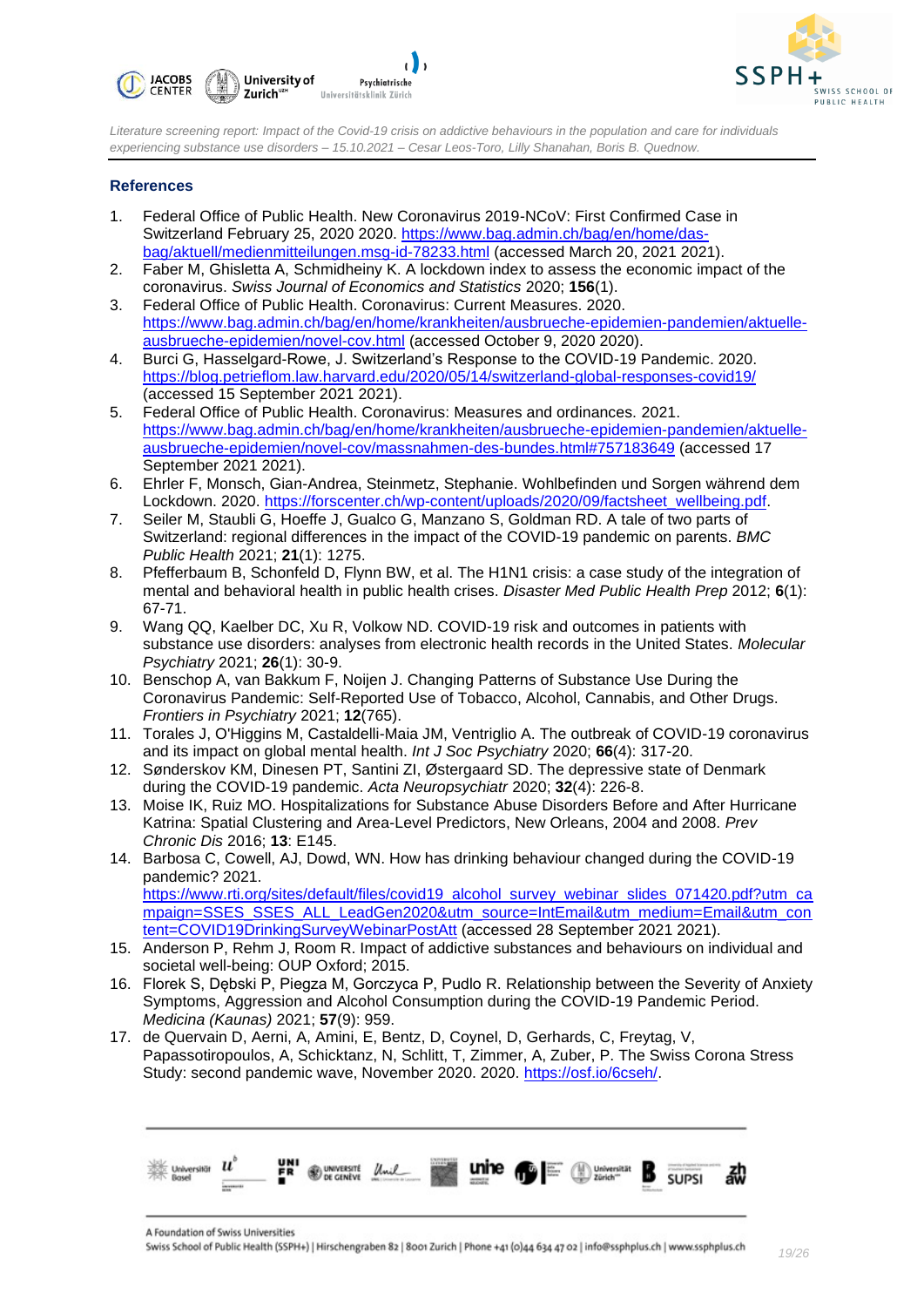



- 18. Moser A. COVID-19 Social Monitor Timely monitoring of the effects of the COVID-19 crisis on the health and life of the population in Switzerland. November 19, 2020 2020. [https://csm.netlify.app/post/trend/.](https://csm.netlify.app/post/trend/)
- 19. Bosshardt L, Buhler, G, Craviollini, J, Hermann, M. Altas der Emotionen, im Auftrag der «Wie geht's dir?»-Kampagne. Forschungsstelle sotomo. 2020. [https://www.wie-gehts](https://www.wie-gehts-dir.ch/aktuelles/atlas)[dir.ch/aktuelles/atlas](https://www.wie-gehts-dir.ch/aktuelles/atlas) (accessed March 20, 2021 2021).
- 20. Wissmath B, Mast FW, Kraus F, Weibel D. Understanding the psychological impact of the COVID-19 pandemic and containment measures: an empirical model of stress.: Cold Spring Harbor Laboratory; 2020.
- 21. Stocker D, Schlapfer D, Nemeth, P, Jaggi, J, Liechti, L, Kunzi, K. Der Einfluss der COVID-19- Pandemie auf die psychische Gesund-heit der Schweizer Bevölkerung und die psychiatrischpsychotherapeutische Versorgung in der Schweiz. November 2, 2020 2020. [https://www.bag.admin.ch/dam/bag/de/dokumente/psychische-gesundheit/covid-19/covid-19](https://www.bag.admin.ch/dam/bag/de/dokumente/psychische-gesundheit/covid-19/covid-19-psychische-gesundheit-teilbericht-1-kurzfassung.pdf.download.pdf/Covid-19_PsychischeGesundheit_ErsterTeilbericht_Kurzfassung.pdf) [psychische-gesundheit-teilbericht-1-kurzfassung.pdf.download.pdf/Covid-](https://www.bag.admin.ch/dam/bag/de/dokumente/psychische-gesundheit/covid-19/covid-19-psychische-gesundheit-teilbericht-1-kurzfassung.pdf.download.pdf/Covid-19_PsychischeGesundheit_ErsterTeilbericht_Kurzfassung.pdf)19 PsychischeGesundheit ErsterTeilbericht Kurzfassung.pdf (accessed March 20, 2021 2021).
- 22. Duay M, Morgiève M, Niculita-Hirzel H. Sudden Changes and Their Associations with Quality of Life during COVID-19 Lockdown: A Cross-Sectional Study in the French-Speaking Part of Switzerland. *Int J Environ Res Public Health* 2021; **18**(9).
- 23. Tušl M, Brauchli R, Kerksieck P, Bauer GF. Impact of the COVID-19 crisis on work and private life, mental well-being and self-rated health in German and Swiss employees: a cross-sectional online survey. *BMC Public Health* 2021; **21**(1): 741.
- 24. Jackson Y, Sibourd-Beaudry, A, Regard, S, Petrucci, R, . 'Populations précaires et Covid-19 : innover et collaborer pour faire face aux besoins sociaux et de santé. *Rev Med Suisse* 2021; **7**(724): 243-47.
- 25. Diaz Hernandez L, Giezendanner S, Fischer R, Zeller A. The effect of COVID-19 on mental wellbeing in Switzerland: a cross-sectional survey of the adult Swiss general population. *BMC Fam Pract* 2021; **22**(1): 181.
- 26. Schmidt RA, Genois R, Jin J, Vigo D, Rehm J, Rush B. The early impact of COVID-19 on the incidence, prevalence, and severity of alcohol use and other drugs: A systematic review. *Drug and Alcohol Dependence* 2021; **228**: 109065.
- 27. Fischer B, Telser, H, Widmer, P, Leukert, K. Alkoholbedingte Kosten in der Schweiz Schlussbericht im Auftrag des Bundesamtes für Gesundheit Vertrag Nr. 12.00466. 5 March 2014 2014. [https://www.suchtmonitoring.ch/docs/library/fischer\\_mhrf7rn7ju.pdf](https://www.suchtmonitoring.ch/docs/library/fischer_mhrf7rn7ju.pdf) (accessed 30 September 2021.
- 28. Testino G. Are Patients With Alcohol Use Disorders at Increased Risk for Covid-19 Infection? *Alcohol and Alcoholism* 2020; **55**(4): 344-6.
- 29. Statistics FOo. Statistiques de la santé 2019. 2019. [https://www.bfs.admin.ch/bfs/fr/home/statistiken/kataloge](https://www.bfs.admin.ch/bfs/fr/home/statistiken/kataloge-datenbanken/publikationen.assetdetail.1291-1900.html)[datenbanken/publikationen.assetdetail.1291-1900.html](https://www.bfs.admin.ch/bfs/fr/home/statistiken/kataloge-datenbanken/publikationen.assetdetail.1291-1900.html) (accessed March 20, 2021 2021).
- 30. Mohler-Kuo M, Dzemaili S, Foster S, Werlen L, Walitza S. Stress and Mental Health among Children/Adolescents, Their Parents, and Young Adults during the First COVID-19 Lockdown in Switzerland. *Int J Environ Res Public Health* 2021; **18**(9).
- 31. Leos-Toro C, Ribeaud, D, Bechtiger, L, Steinhoff, A, Nivette, A, Murray, AL, Hepp, U, Eisner, M, Quednow, BB, Shanahan, L. Trends of tobacco, alcohol, cannabis use, and other addictive behaviours among young adults in Zurich during the COVID-19 pandemic, April to September 2020. 2021; **Submitted**.
- 32. Movendi International. Switzerland: Alcohol Sales Collapse During COVID-19 Lockdown. 5 June 2020 2020. [https://movendi.ngo/news/2020/06/05/switzerland-alcohol-sales-collapse-during](https://movendi.ngo/news/2020/06/05/switzerland-alcohol-sales-collapse-during-covid-19-lockdown/)[covid-19-lockdown/](https://movendi.ngo/news/2020/06/05/switzerland-alcohol-sales-collapse-during-covid-19-lockdown/) (accessed 20 September 2021.
- 33. Kaufmann M. Bier-, Wein- und Schnapskonsum brechen ein: Die Schweiz geht nüchtern durch den Lockdown. 30 May 2020 2020. [https://nzzas.nzz.ch/amp/wirtschaft/trockener-lockdown](https://nzzas.nzz.ch/amp/wirtschaft/trockener-lockdown-schweizer-konsumieren-weniger-alkohol-ld.1558987)[schweizer-konsumieren-weniger-alkohol-ld.1558987](https://nzzas.nzz.ch/amp/wirtschaft/trockener-lockdown-schweizer-konsumieren-weniger-alkohol-ld.1558987) (accessed 20 September 2021.
- 34. InfoDrog. Fragebogen Bericht Freizeitdrogenkonsum Covid-19. 2020.

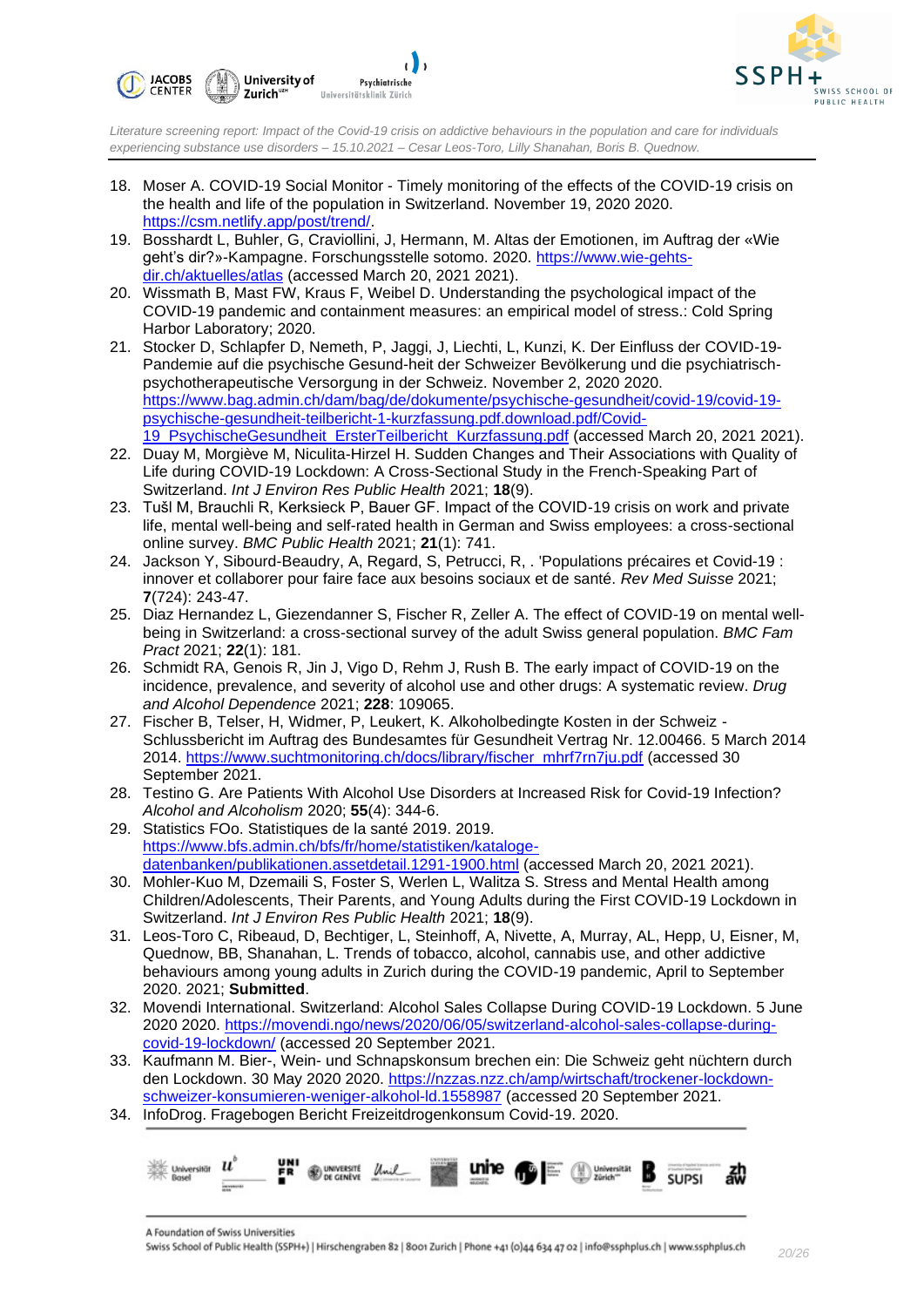



- 35. Schori D, De Simone, S. COVID-19 und Freizeitdrogenkonsum Auswirkungen der COVID-19- Pandemie auf das Konsumverhalten und den illegalen Drogenmarkt. 2020. [https://www.infodrog.ch/files/content/corona/freizeitdrogenkonsum-covid](https://www.infodrog.ch/files/content/corona/freizeitdrogenkonsum-covid-zwischenbericht20200508%40OLD.pdf)[zwischenbericht20200508%40OLD.pdf](https://www.infodrog.ch/files/content/corona/freizeitdrogenkonsum-covid-zwischenbericht20200508%40OLD.pdf) (accessed 7 October 2021.
- 36. Sucht Schweiz. Noch mehr illegale Alkohol-Verkäufe an Jugendliche während der Pandemie. 24 August 2021 2021. [https://www.suchtschweiz.ch/aktuell/medienmitteilungen/article/noch-mehr](https://www.suchtschweiz.ch/aktuell/medienmitteilungen/article/noch-mehr-illegale-alkohol-verkaeufe-an-jugendliche-waehrend-der-pandemie/?tx_ttnews%5BbackPid%5D=2&cHash=aeead4eafb3054eec572ffd1f85a7c91)[illegale-alkohol-verkaeufe-an-jugendliche-waehrend-der](https://www.suchtschweiz.ch/aktuell/medienmitteilungen/article/noch-mehr-illegale-alkohol-verkaeufe-an-jugendliche-waehrend-der-pandemie/?tx_ttnews%5BbackPid%5D=2&cHash=aeead4eafb3054eec572ffd1f85a7c91)[pandemie/?tx\\_ttnews%5BbackPid%5D=2&cHash=aeead4eafb3054eec572ffd1f85a7c91](https://www.suchtschweiz.ch/aktuell/medienmitteilungen/article/noch-mehr-illegale-alkohol-verkaeufe-an-jugendliche-waehrend-der-pandemie/?tx_ttnews%5BbackPid%5D=2&cHash=aeead4eafb3054eec572ffd1f85a7c91) (accessed 12 October 2021.
- 37. Gisle L, Braekman, E, Chrafeddine, R, Demarest, S, Drieskens, S, Hermans, L. Deuxième Enquête de Santé COVID-19: Résultats préliminaires. 2020. <https://www.sciensano.be/en/biblio/deuxieme-enquete-de-sante-covid-19-resultats-preliminaires> (accessed 30 September 2021.
- 38. Santé Publique France. Tabac, Alcool: Quel impact du confinement sur la consommation des Français? 2020. [https://www.santepubliquefrance.fr/presse/2020/tabac-alcool-quel-impact-du](https://www.santepubliquefrance.fr/presse/2020/tabac-alcool-quel-impact-du-confinement-sur-la-consommation-des-francais)[confinement-sur-la-consommation-des-francais](https://www.santepubliquefrance.fr/presse/2020/tabac-alcool-quel-impact-du-confinement-sur-la-consommation-des-francais) (accessed 29 September 2021.
- 39. Bartel M. Deutsche kaufen in der Corona-Krise mehr Alkohol. 17 April 2020 2020. [https://rp](https://rp-online.de/panorama/coronavirus/alkohol-verkauf-in-corona-krise-gestiegen-sorgen-befoerdern-konsum_aid-50137939)[online.de/panorama/coronavirus/alkohol-verkauf-in-corona-krise-gestiegen-sorgen-befoerdern](https://rp-online.de/panorama/coronavirus/alkohol-verkauf-in-corona-krise-gestiegen-sorgen-befoerdern-konsum_aid-50137939)[konsum\\_aid-50137939](https://rp-online.de/panorama/coronavirus/alkohol-verkauf-in-corona-krise-gestiegen-sorgen-befoerdern-konsum_aid-50137939) (accessed 23 September 2021 2021).
- 40. Bundesministerium der Finanzen. Steuereinnahmen 2020. [https://www.destatis.de/DE/Themen/Staat/Steuern/Steuereinnahmen/\\_inhalt.html](https://www.destatis.de/DE/Themen/Staat/Steuern/Steuereinnahmen/_inhalt.html) (accessed 28 September 2020.
- 41. Koopmann A, Georgiadou E, Kiefer F, Hillemacher T. Did the General Population in Germany Drink More Alcohol during the COVID-19 Pandemic Lockdown? *Alcohol and Alcoholism* 2020; **55**(6): 698-9.
- 42. European Monitoring Centre for Drugs and Drug Addiction. Impact of COVID-19 on patterns of drug use and drugrelated harms in Europe. 2020. [https://www.emcdda.europa.eu/system/files/publications/13130/EMCDDA-Trendspotter-Covid-19-](https://www.emcdda.europa.eu/system/files/publications/13130/EMCDDA-Trendspotter-Covid-19-Wave-2_1.pdf) [Wave-2\\_1.pdf](https://www.emcdda.europa.eu/system/files/publications/13130/EMCDDA-Trendspotter-Covid-19-Wave-2_1.pdf) (accessed June 30 2021 2021).
- 43. European Monitoring Centre for Drugs and Drug Addiction. European Drug Report Trends and Developments. 2021. <https://www.emcdda.europa.eu/system/files/publications/13838/TDAT21001ENN.pdf> (accessed June 25 2021.
- 44. Rehm J, Kailasapillai S, Larsen E, et al. A systematic review of the epidemiology of unrecorded alcohol consumption and the chemical composition of unrecorded alcohol. *Addiction* 2014; **109**(6): 880-93.
- 45. WHO Regional Office for Europe. Switzerland: Trends in Alcohol Consumption. 2019. [https://movendi.ngo/wp-content/uploads/2019/05/ACHP\\_FS\\_Switzerland.pdf](https://movendi.ngo/wp-content/uploads/2019/05/ACHP_FS_Switzerland.pdf) (accessed 30 September 2021.
- 46. Hefler M, Baker J. Worldwide news and comment. *Tobacco Control* 2020; **29**(6): 601.
- 47. World Health Organization. Resources for tobacco use control as part of COVID-19 response. 2021. [https://www.euro.who.int/en/health-topics/health-emergencies/coronavirus-covid-](https://www.euro.who.int/en/health-topics/health-emergencies/coronavirus-covid-19/publications-and-technical-guidance/resources-for-tobacco-use-control-as-part-of-covid-19-response)[19/publications-and-technical-guidance/resources-for-tobacco-use-control-as-part-of-covid-19](https://www.euro.who.int/en/health-topics/health-emergencies/coronavirus-covid-19/publications-and-technical-guidance/resources-for-tobacco-use-control-as-part-of-covid-19-response) [response](https://www.euro.who.int/en/health-topics/health-emergencies/coronavirus-covid-19/publications-and-technical-guidance/resources-for-tobacco-use-control-as-part-of-covid-19-response) (accessed 1 October 2021.
- 48. Swiss Association for Tobacco Control. Factsheet: COVID‐19 and Smoking: ongoing rapid assessment of the available evidence. 31 August 2020 2020. [https://www.at](https://www.at-schweiz.ch/userfiles/files/factsheet_covid_19_v2.pdf)[schweiz.ch/userfiles/files/factsheet\\_covid\\_19\\_v2.pdf](https://www.at-schweiz.ch/userfiles/files/factsheet_covid_19_v2.pdf) (accessed 30 September 2021.
- 49. Werlen L, Puhan MA, Landolt MA, Mohler-Kuo M. Mind the treatment gap: the prevalence of common mental disorder symptoms, risky substance use and service utilization among young Swiss adults. *BMC Public Health* 2020; **20**(1): 1470.
- 50. World Health Organization. European Tobacco Use: Trends Report 2019. 2019. https://www.euro.who.int/ data/assets/pdf file/0009/402777/Tobacco-Trends-Report-ENG-[WEB.pdf](https://www.euro.who.int/__data/assets/pdf_file/0009/402777/Tobacco-Trends-Report-ENG-WEB.pdf) (accessed March 22, 2021 2021).

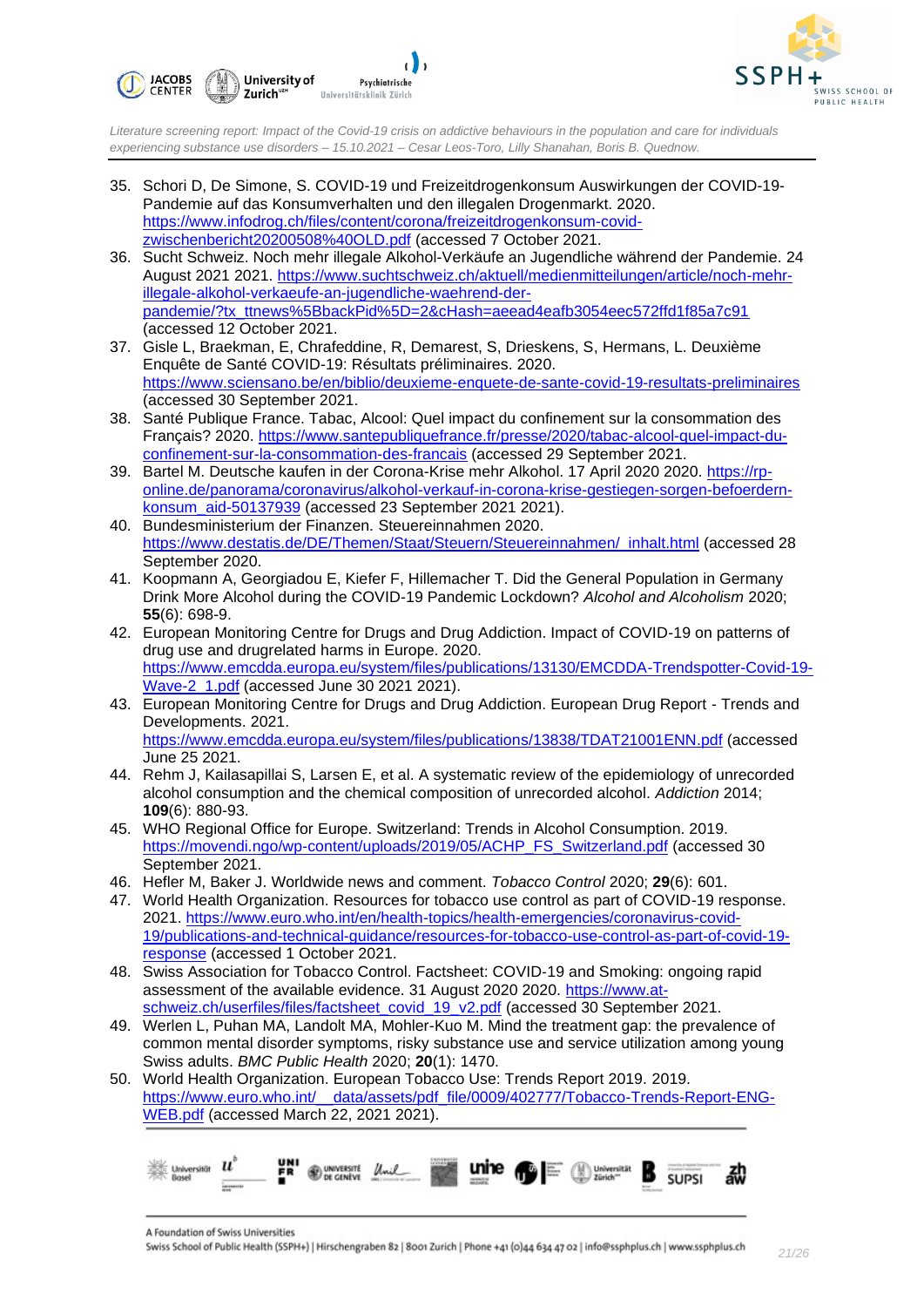



- 51. Association suisse pour la prevention du tabagisme. Journée mondiale sans tabac: du nouveau chez les joueurs de pipeau. May 26, 2020 2020. [https://portal.at-schweiz.ch/fr/tabakwerbung](https://portal.at-schweiz.ch/fr/tabakwerbung-aktuell-home-fr-it/587-journee-mondiale-sans-tabac-du-nouveau-chez-les-joueurs-de-pipeau)[aktuell-home-fr-it/587-journee-mondiale-sans-tabac-du-nouveau-chez-les-joueurs-de-pipeau](https://portal.at-schweiz.ch/fr/tabakwerbung-aktuell-home-fr-it/587-journee-mondiale-sans-tabac-du-nouveau-chez-les-joueurs-de-pipeau) (accessed March 20, 2021 2021).
- 52. Yach D. Tobacco Use Patterns in Five Countries During the COVID-19 Lockdown. *Nicotine Tob Res* 2020; **22**(9): 1671-2.
- 53. Klemperer EM, West JC, Peasley-Miklus C, Villanti AC. Change in Tobacco and Electronic Cigarette Use and Motivation to Quit in Response to COVID-19. *Nicotine Tob Res* 2020; **22**(9): 1662-3.
- 54. Vanderbruggen N, Matthys F, Van Laere S, et al. Self-Reported Alcohol, Tobacco, and Cannabis Use during COVID-19 Lockdown Measures: Results from a Web-Based Survey. *Eur Addict Res* 2020; **26**(6): 309-15.
- 55. Đogaš Z, Lušić Kalcina L, Pavlinac Dodig I, et al. The effect of COVID-19 lockdown on lifestyle and mood in Croatian general population: a cross-sectional study. *Croat Med J* 2020; **61**(4): 309- 18.
- 56. Yingst JM, Krebs NM, Bordner CR, Hobkirk AL, Allen SI, Foulds J. Tobacco Use Changes and Perceived Health Risks among Current Tobacco Users during the COVID-19 Pandemic. *International Journal of Environmental Research and Public Health* 2021; **18**(4).
- 57. van Westen-Lagerweij NA, Meijer E, Meeuwsen EG, Chavannes NH, Willemsen MC, Croes EA. Are smokers protected against SARS-CoV-2 infection (COVID-19)? The origins of the myth. *npj Primary Care Respiratory Medicine* 2021; **31**(1): 10.
- 58. Clift AK, von Ende A, Tan PS, et al. Smoking and COVID-19 outcomes: an observational and Mendelian randomisation study using the UK Biobank cohort. *Thorax* 2021: thoraxjnl-2021- 217080.
- 59. Gravely S, Craig LV, Cummings KM, et al. Smokers' cognitive and behavioural reactions during the early phase of the COVID-19 pandemic: Findings from the 2020 ITC Four Country Smoking and Vaping Survey. *PLOS ONE* 2021; **16**(6): e0252427.
- 60. Koopmann A, Georgiadou E, Reinhard I, et al. The Effects of the Lockdown during the COVID-19 Pandemic on Alcohol and Tobacco Consumption Behavior in Germany. *European Addiction Research* 2021; **27**(4): 242-56.
- 61. Manthey J, Freeman TP, Kilian C, López-Pelayo H, Rehm J. Public health monitoring of cannabis use in Europe: prevalence of use, cannabis potency, and treatment rates. *The Lancet Regional Health - Europe* 2021: 100227.
- 62. Federal Office of Public Health. Pilot trials with cannabis. 2021. [https://www.bag.admin.ch/bag/en/home/gesund-leben/sucht-und](https://www.bag.admin.ch/bag/en/home/gesund-leben/sucht-und-gesundheit/cannabis/pilotprojekte.html)[gesundheit/cannabis/pilotprojekte.html.](https://www.bag.admin.ch/bag/en/home/gesund-leben/sucht-und-gesundheit/cannabis/pilotprojekte.html)
- 63. Gaume J, Schmutz E, Daeppen JB, Zobel F. Evolution of the Illegal Substances Market and Substance Users' Social Situation and Health during the COVID-19 Pandemic. *Int J Environ Res Public Health* 2021; **18**(9).
- 64. Imboden C, Claussen, MC, Iff, S, Quednow, BB, Seifritz, E, Spörri, J, Scherr, J, Fröhlich, S. COVID-19 Lockdown 2020 changed patterns of alcohol and cannabis use in Swiss elite athletes and bodybuilders: results from an online survey. 2021; **Submitted**.
- 65. European Monitoring Centre for Drugs and Drug Addiction Europol. EU Drug Markets Impact of COVID-19. 2020. [https://www.emcdda.europa.eu/system/files/publications/13097/EU-Drug-](https://www.emcdda.europa.eu/system/files/publications/13097/EU-Drug-Markets_Covid19-impact_final.pdf)Markets Covid19-impact\_final.pdf (accessed 29 September 2021.
- 66. van Laar MW, Oomen PE, van Miltenburg CJA, Vercoulen E, Freeman TP, Hall WD. Cannabis and COVID-19: Reasons for Concern. *Frontiers in psychiatry* 2020; **11**: 601653-.
- 67. Scherbaum N, Bonnet U, Hafermann H, et al. Availability of Illegal Drugs During the COVID-19 Pandemic in Western Germany. *Frontiers in psychiatry* 2021; **12**: 648273-.
- 68. Observatoire Francais des Drogues et des Toxicomanies. Impact of the Covid-19 lockdown on cannabis users in France. Results of the 2020 Cannabis Online survey. December 2020 2020. [https://en.ofdt.fr/publications/memo-posters-maps/impact-covid-19-lockdown-cannabis-users](https://en.ofdt.fr/publications/memo-posters-maps/impact-covid-19-lockdown-cannabis-users-france-results-2020-cannabis-online-survey/)[france-results-2020-cannabis-online-survey/](https://en.ofdt.fr/publications/memo-posters-maps/impact-covid-19-lockdown-cannabis-users-france-results-2020-cannabis-online-survey/) (accessed 29 September 2021.



A Foundation of Swiss Universities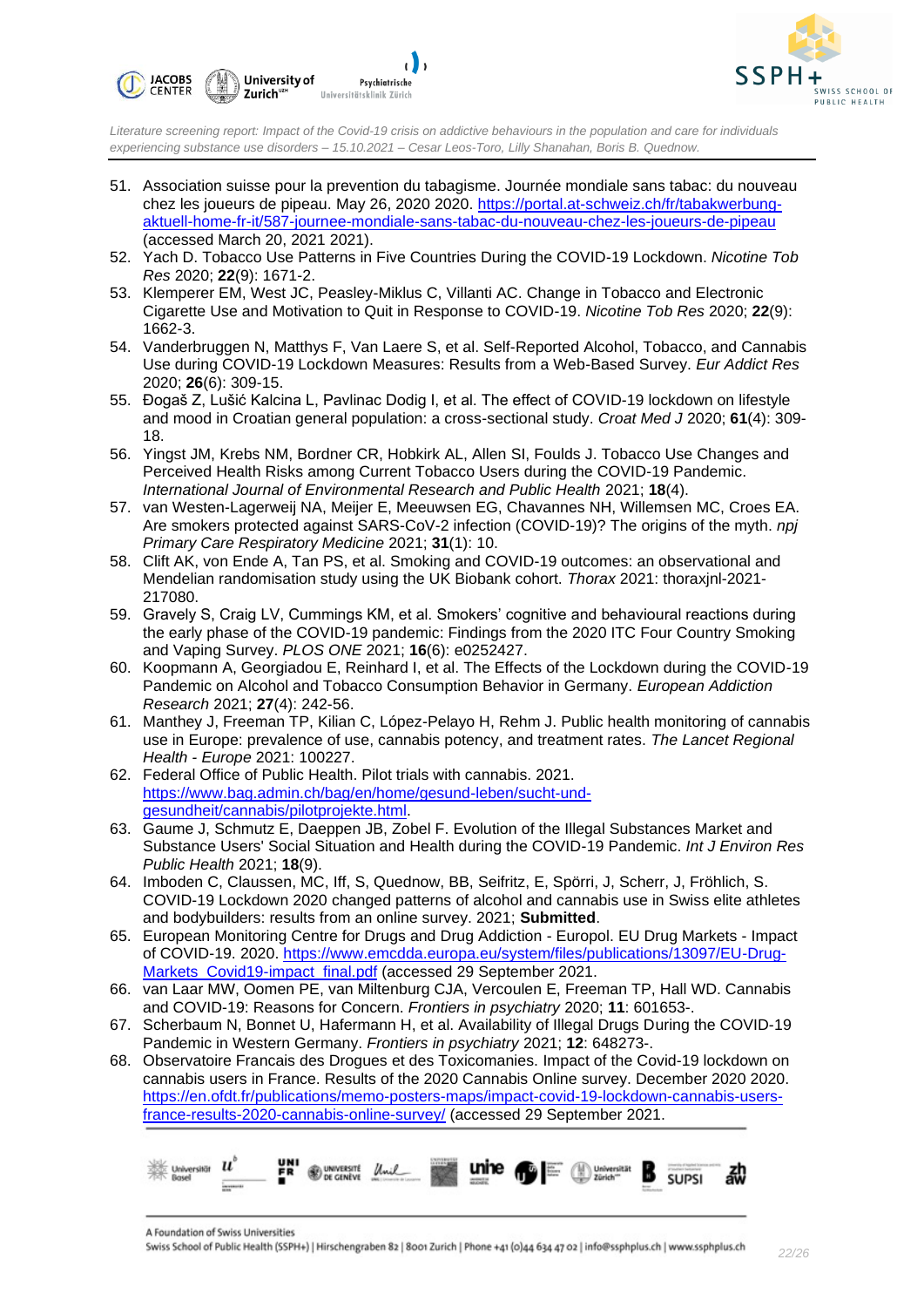



- 69. Rolland B, Haesebaert F, Zante E, Benyamina A, Haesebaert J, Franck N. Global Changes and Factors of Increase in Caloric/Salty Food Intake, Screen Use, and Substance Use During the Early COVID-19 Containment Phase in the General Population in France: Survey Study. *JMIR Public Health Surveill* 2020; **6**(3): e19630.
- 70. raveitsafe.ch. Warnung: synthetisches cannabinoid 5F-MDMB-PICA. 5 May 2020 2020. [https://www.saferparty.ch/tl\\_files/images/download/file/Warnungen\\_PDF\\_2020/Cannabis\\_mit\\_5F-](https://www.saferparty.ch/tl_files/images/download/file/Warnungen_PDF_2020/Cannabis_mit_5F-MDMB%20PICA_Mai_2020.pdf)[MDMB%20PICA\\_Mai\\_2020.pdf.](https://www.saferparty.ch/tl_files/images/download/file/Warnungen_PDF_2020/Cannabis_mit_5F-MDMB%20PICA_Mai_2020.pdf)
- 71. EAWAG Swiss Federal Isnsitute of Aquatic Science and Technology. Wastewater reveals drug consumption picture. 27 May 2014 2014. <https://www.admin.ch/gov/en/start/documentation/media-releases.msg-id-53138.html> (accessed 10 October 2021.
- 72. European Monitoring Centre for Drugs and Drug Addiction. Wastewater analysis and drugs a European multi-city study. June 2021 2021. [https://www.emcdda.europa.eu/publications/html/pods/waste-water-analysis\\_en](https://www.emcdda.europa.eu/publications/html/pods/waste-water-analysis_en) (accessed 11 October 2021.
- 73. Reinstadler V, Ausweger V, Grabher A-L, et al. Monitoring drug consumption in Innsbruck during coronavirus disease 2019 (COVID-19) lockdown by wastewater analysis. *Science of The Total Environment* 2021; **757**: 144006.
- 74. European Monitoring Centre for Drugs and Drug Addiction. Impact of COVID-19 on drug markets, use, harms and drug services in the community and prisons. April 2021 2021. [https://www.emcdda.europa.eu/system/files/publications/13745/TD0321143ENN\\_002.pdf](https://www.emcdda.europa.eu/system/files/publications/13745/TD0321143ENN_002.pdf) (accessed 8 October 2021.
- 75. Been F, Emke E, Matias J, et al. Changes in drug use in European cities during early COVID-19 lockdowns – A snapshot from wastewater analysis. *Environment International* 2021; **153**: 106540.
- 76. Künzi K, Fritschi, T, Oesch, T, Gehrig, M, Julien, N. Soziale Kosten des Glücksspiels in Casinos Studie zur Erfassung der durch die Schweizer Casinos verursachten sozialen Kosten. In: Im Auftrag der Eidgenössischen Spielbankenkommission ESBK, editor. Bern; 2009.
- 77. Dickson C, Jeannot E, Peduzzi F, Savary J-F, Costes J-M, Simon O. A New Swiss Federal Act on Gambling: From Missed Opportunities towards a Public Health Approach? *International Journal of Environmental Research and Public Health* 2021; **18**(12).
- 78. Dey M, Haug, S. Glücksspiel: Verhalten und Problematik in der Schweiz im Jahr 2017. . In: Im Auftrag der Eidgenössischen Spielbankenkommission ESBK und der interkantonalen Lotterie-und Wettkommission (Comlot), editor. Zurich: Swiss Research Institute for Public Health and Addiction,; 2019.
- 79. Commission fédérale des maisons de jeu. Protection sociale et dépendance au jeu. 24 June 2021 2021.<https://www.esbk.admin.ch/esbk/fr/home/spielbankenaufsicht/spielsucht.html> (accessed 1 October 2021.
- 80. Lischer S, Steffen A, Schwarz J, Mathys J. The Influence of Lockdown on the Gambling Pattern of Swiss Casinos Players. *Int J Environ Res Public Health* 2021; **18**(4).
- 81. Casajuana C, López-Pelayo H, Balcells MM, Miquel L, Colom J, Gual A. Definitions of Risky and Problematic Cannabis Use: A Systematic Review. *Subst Use Misuse* 2016; **51**(13): 1760-70.
- 82. Restrepo A, Scheininger T, Clucas J, et al. Problematic internet use in children and adolescents: associations with psychiatric disorders and impairment. *BMC Psychiatry* 2020; **20**(1): 252.
- 83. Besser B, Loerbroks L, Bischof G, Bischof A, Rumpf HJ. Performance of the DSM-5-based criteria for Internet addiction: A factor analytical examination of three samples. *J Behav Addict* 2019; **8**(2): 288-94.
- 84. Balhara YPS, Kattula D, Singh S, Chukkali S, Bhargava R. Impact of lockdown following COVID-19 on the gaming behavior of college students. *Indian J Public Health* 2020; **64**(Supplement): S172-s6.
- 85. Siani A, Marley SA. Impact of the recreational use of virtual reality on physical and mental wellbeing during the Covid-19 lockdown. *Health Technol (Berl)* 2021: 1-11.



A Foundation of Swiss Universities

Swiss School of Public Health (SSPH+) | Hirschengraben 82 | 8001 Zurich | Phone +41 (0)44 634 47 02 | info@ssphplus.ch | www.ssphplus.ch *23/26*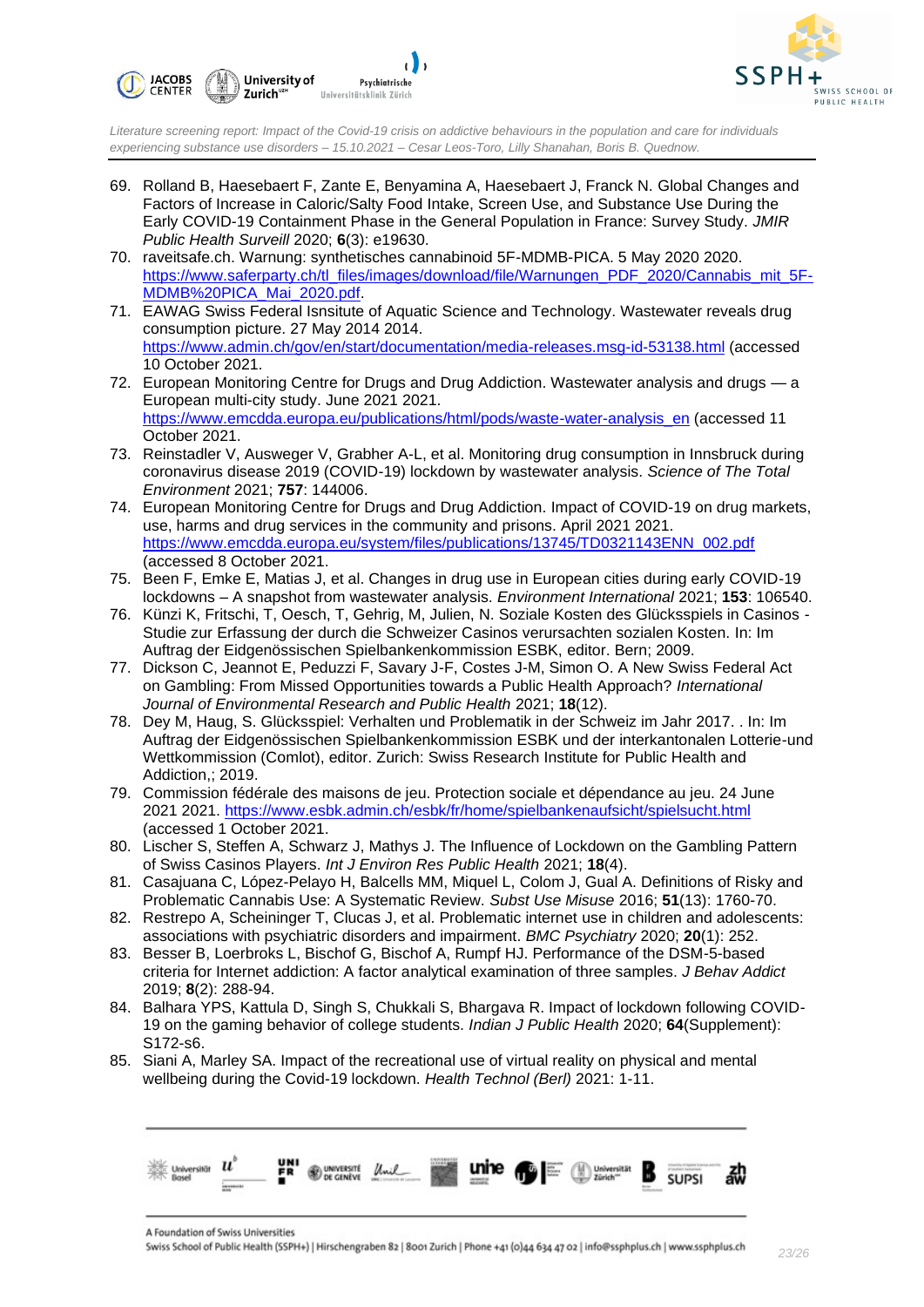



- 86. Huard Pelletier V, Lessard A, Piché F, Tétreau C, Descarreaux M. Video games and their associations with physical health: a scoping review. *BMJ Open Sport & Exercise Medicine* 2020; **6**(1): e000832.
- 87. World Health Organization. Addictive behaviours: Gaming disorder. September 14, 2018 2018. <https://www.who.int/news-room/q-a-detail/addictive-behaviours-gaming-disorder> (accessed March 20, 2021 2021).
- 88. Breckwoldt T, Fröhlich S, Iff S, Bitar R, Spörri J, Scherr J, Seifritz E, Quednow BB, Claussen MC. A stabilizing factor? - Video gaming among elite athletes during the first lockdown of the COVID-19 pandemic. 2021; **Submitted**.
- 89. Johnson D, Deterding S, Kuhn K-A, Staneva A, Stoyanov S, Hides L. Gamification for health and wellbeing: A systematic review of the literature. *Internet Interventions* 2016; **6**: 89-106.
- 90. Zattoni F, Gül M, Soligo M, et al. The impact of COVID-19 pandemic on pornography habits: a global analysis of Google Trends. *International Journal of Impotence Research* 2020.
- 91. Kafka MP. Hypersexual disorder: a proposed diagnosis for DSM-V. *Arch Sex Behav* 2010; **39**(2): 377-400.
- 92. Baltazar A, Helm HW, McBride D, Hopkins G, Stevens JV. Internet Pornography use in the Context of External and Internal Religiosity. *Journal of Psychology and Theology* 2010; **38**(1): 32-  $40<sup>-1</sup>$
- 93. Goldenberg JL, McCoy SK, Pyszczynski T, Greenberg J, Solomon S. The body as a source of self-esteem: the effect of mortality salience on identification with one's body, interest in sex, and appearance monitoring. *J Pers Soc Psychol* 2000; **79**(1): 118-30.
- 94. Pornhub. Pornhub Switzerland Traffic Changes. 2020. pornhub.com/insights/corona-virus. (accessed March 19, 2021 2020).
- 95. Grubbs JB, Perry SL, Grant Weinandy JT, Kraus SW. Porndemic? A Longitudinal Study of Pornography Use Before and During the COVID-19 Pandemic in a Nationally Representative Sample of Americans. *Archives of Sexual Behavior* 2021.
- 96. Grubbs JB, Wright PJ, Braden AL, Wilt JA, Kraus SW. Internet pornography use and sexual motivation: a systematic review and integration. *Annals of the International Communication Association* 2019; **43**(2): 117-55.
- 97. Peter J, Valkenburg PM. Adolescents and Pornography: A Review of 20 Years of Research. *The Journal of Sex Research* 2016; **53**(4-5): 509-31.
- 98. Moser DA, Glaus J, Frangou S, Schechter DS. Years of life lost due to the psychosocial consequences of COVID-19 mitigation strategies based on Swiss data. *European Psychiatry* 2020; **63**(1): e58.
- 99. Stoll J, Sadler JZ, Trachsel M. The Ethical Use of Telepsychiatry in the Covid-19 Pandemic. *Front Psychiatry* 2020; **11**: 665.
- 100. Seifert A, Batsis JA, Smith AC. Telemedicine in Long-Term Care Facilities During and Beyond COVID-19: Challenges Caused by the Digital Divide. *Frontiers in Public Health* 2020; **8**(690).
- 101. Batsis JA, DiMilia PR, Seo LM, et al. Effectiveness of Ambulatory Telemedicine Care in Older Adults: A Systematic Review. *J Am Geriatr Soc* 2019; **67**(8): 1737-49.
- 102. Percheron Vendeuvre L, Lecygne C, Jeannot JG, Spahni S, Mazouri-Karker S. [Telemedicine in the era of COVID-19: a revolution ? The experience of the University Hospitals of Geneva]. *Rev Med Suisse* 2020; **16**(706): 1695-8.
- 103. Maiorano A, Kaiser S, Vigna L, Dorsaz O. [COVID-19 and psychiatry : urgent opening of a cohort ward at Geneva's psychiatric hospital]. *Rev Med Suisse* 2020; **16**(707): 1733-6.
- 104. Tettamanti M, Devillé, C, Kapp, C, Logos Curtis, MA. Impact de la pandémie de Covid-19 sur les troubles psychiques des adolescents et jeunes adultes. *Rev Med Suisse* 2021; **7**(751): 1593-96.
- 105. Berner Zeitung. So viel Jugendliche in der Berner Psychiatrie wie noch nie. 2021. <https://www.bernerzeitung.ch/die-jugendpsychiatrie-in-bern-ist-am-anschlag-819099057755> (accessed 23 September 2021.
- 106. Seiler P. «Die Dargebotene Hand»: Corona lässt viele zum Telefonhörer greifen. 2021. [https://www.kirche-kommt-an.ch/blog/die-dargebotene-hand-corona-laesst-viele-zum](https://www.kirche-kommt-an.ch/blog/die-dargebotene-hand-corona-laesst-viele-zum-telefonhoerer-greifen/)[telefonhoerer-greifen/](https://www.kirche-kommt-an.ch/blog/die-dargebotene-hand-corona-laesst-viele-zum-telefonhoerer-greifen/) (accessed 2 October 2021 2021).



A Foundation of Swiss Universities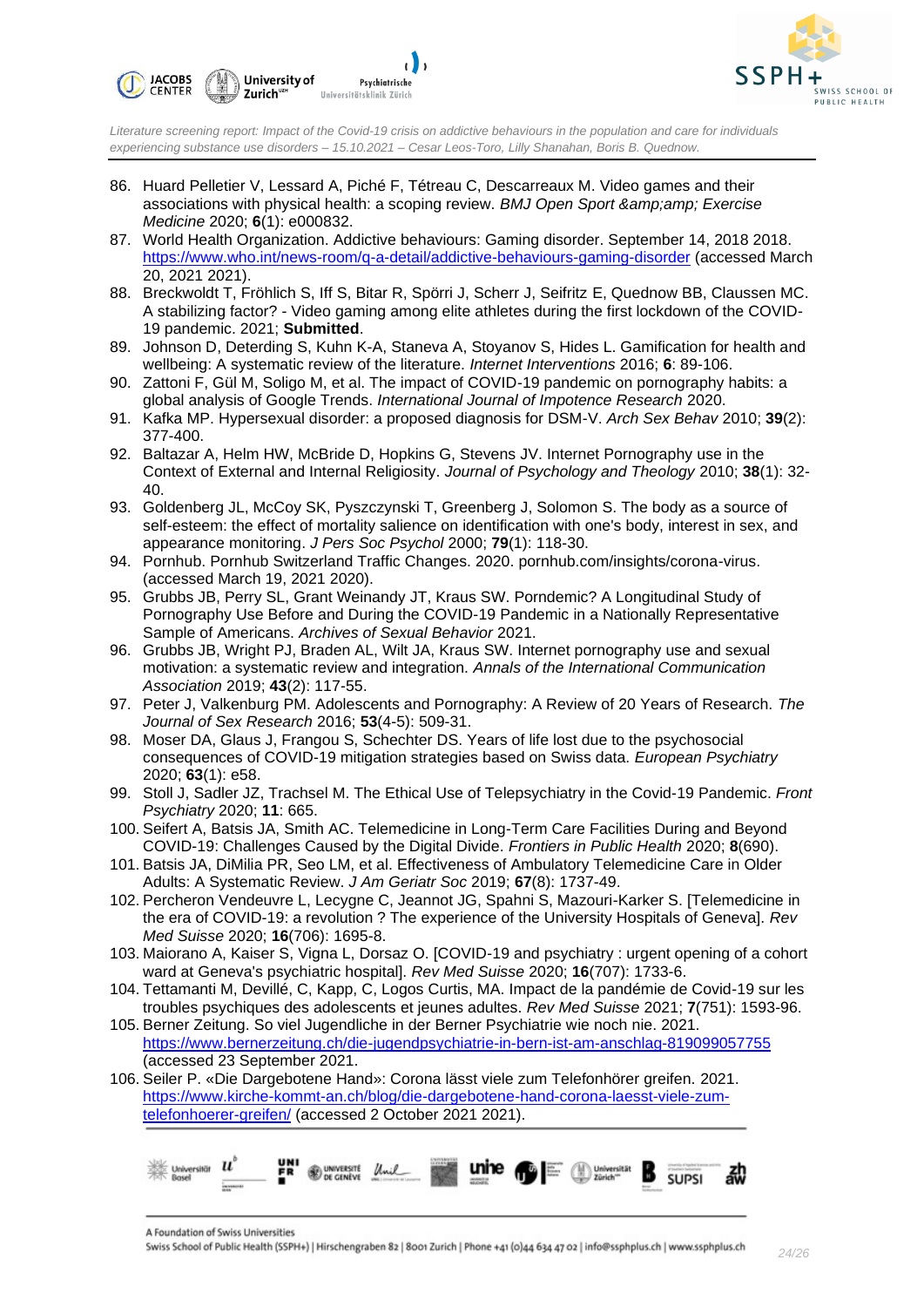



- 107. Samitca S, Stadelmann S. [Who are the drug users in precarious situation in the canton of Vaud ?]. *Revue medicale suisse* 2021; **17**(730): 541-3.
- 108. Regierungsrates des Kantons Zürich. Auszug aus dem Protokoll des Regierungsrates des Kantons Zürich : 598. Versorgungssituation Kinder- und Jugendpsychiatrie (Massnahmenpaket 2021–2022). 2 Juni 2021 2020. [https://www.zh.ch/bin/zhweb/publish/regierungsratsbeschluss](https://www.zh.ch/bin/zhweb/publish/regierungsratsbeschluss-unterlagen./2021/598/RRB-2021-0598.pdf)[unterlagen./2021/598/RRB-2021-0598.pdf](https://www.zh.ch/bin/zhweb/publish/regierungsratsbeschluss-unterlagen./2021/598/RRB-2021-0598.pdf) (accessed 7 October 2021.
- 109. Diethelm-Knoepfel M. Die Versorgungskapazitt in der Kinder- und Jugendpsychiatrie und Psychotherapie ist viel zu klein. *Schweizerische Ärztezeitung* 2021.
- 110. Vögele A. «Wenn Mitarbeitende ausfallen, wird es problematisch»: Seit der zweiten Coronawelle steigt die Auslastung in Psychiatrie und Psychotherapie in der Ostschweiz. 31 July 2021 2021. [https://www.tagblatt.ch/ostschweiz/corona-und-psyche-wenn-mitarbeitende-ausfallen-wird-es](https://www.tagblatt.ch/ostschweiz/corona-und-psyche-wenn-mitarbeitende-ausfallen-wird-es-problematisch-seit-der-zweiten-coronawelle-steigt-die-auslastung-in-psychiatrie-und-psychotherapie-in-der-ostschweiz-ld.2168693?reduced=true)[problematisch-seit-der-zweiten-coronawelle-steigt-die-auslastung-in-psychiatrie-und](https://www.tagblatt.ch/ostschweiz/corona-und-psyche-wenn-mitarbeitende-ausfallen-wird-es-problematisch-seit-der-zweiten-coronawelle-steigt-die-auslastung-in-psychiatrie-und-psychotherapie-in-der-ostschweiz-ld.2168693?reduced=true)[psychotherapie-in-der-ostschweiz-ld.2168693?reduced=true](https://www.tagblatt.ch/ostschweiz/corona-und-psyche-wenn-mitarbeitende-ausfallen-wird-es-problematisch-seit-der-zweiten-coronawelle-steigt-die-auslastung-in-psychiatrie-und-psychotherapie-in-der-ostschweiz-ld.2168693?reduced=true) (accessed 7 October 2021.
- 111. Calzada G, Giustiniani J, Gois T, Kuntz A, Khazaal Y, Zullino D. [Learning to expand medical heroin prescribing modalities with Covid-19]. *Rev Med Suisse* 2021; **17**(742): 1111-4.
- 112. Nordt C, Halm, S, Herdener, M. Der Einfluss von COVID-19 auf Substitutionsbehandlungen mit Opioiden in der ersten Hälfte 2020 im Kanton Zürich. 2020. [https://www.dppp.uzh.ch/dam/jcr:18d193e5-6f00-48cc-b57a-e9820e2b8c5a/Nr.%2024.pdf.](https://www.dppp.uzh.ch/dam/jcr:18d193e5-6f00-48cc-b57a-e9820e2b8c5a/Nr.%2024.pdf)
- 113. Premiere Ligne. Statistiques. 2021 2020. [https://www.premiereligne.ch/statistiques/profils-des](https://www.premiereligne.ch/statistiques/profils-des-usager-e-s/)[usager-e-s/](https://www.premiereligne.ch/statistiques/profils-des-usager-e-s/) (accessed 2 October 2021.
- 114. Brog NA, Hegy JK, Berger T, Znoj H. An internet-based self-help intervention for people with psychological distress due to COVID-19: study protocol for a randomized controlled trial. *Trials* 2021; **22**(1): 171.
- 115. Schinköthe T, Gabri MR, Mitterer M, et al. A Web- and App-Based Connected Care Solution for COVID-19 In- and Outpatient Care: Qualitative Study and Application Development. *JMIR Public Health Surveill* 2020; **6**(2): e19033.
- 116. United Nations. Policy Brief: COVID-19 and the Need for Action on Mental Health. 2020. <https://unsdg.un.org/sites/default/files/2020-05/UN-Policy-Brief-COVID-19-and-mental-health.pdf> (accessed 20 September 2021.
- 117. Sheldon G. Unemployment in Switzerland in the wake of the Covid-19 pandemic: an intertemporal perspective. *Swiss J Econ Stat* 2020; **156**(1): 8.
- 118. Marti J, Ferro-Luzzi G. [COVID-19 : a double punishment for vulnerable households in Switzerland]. *Rev Med Suisse* 2021; **17**(724): 248-53.
- 119. Martinotti G, Alessi MC, Di Natale C, et al. Psychopathological Burden and Quality of Life in Substance Users During the COVID-19 Lockdown Period in Italy. *Frontiers in Psychiatry* 2020; **11**(896).
- 120. Gétaz L, Wolff H, Golay D, Heller P, Baggio S. Suicide attempts and Covid-19 in prison: Empirical findings from 2016 to 2020 in a Swiss prison. *Psychiatry Research* 2021; **303**: 114107.
- 121. Bodenmann P, Pahud-Vermeulen B, Bouche L, Sanchis Zozaya J, Bauermeister M, Berzig A. [Left behind populations, COVID-19 and risks of health inequities : a guide of the local socialhealth network (Vaud, Switzerland)]. *Rev Med Suisse* 2020; **16**(N° 691-2): 859-62.
- 122. Zehnder M, Mutschler J, Rössler W, Rufer M, Rüsch N. Stigma as a Barrier to Mental Health Service Use Among Female Sex Workers in Switzerland. *Frontiers in Psychiatry* 2019; **10**(32).
- 123. Kiselev N, Pfaltz M, Schick M, et al. Problems faced by Syrian refugees and asylum seekers in Switzerland. *Swiss Med Wkly* 2020; **150**: w20381.
- 124. Maier T, Schmidt M, Mueller J. Mental health and healthcare utilization in adult asylum seekers. *Swiss Med Wkly* 2010; **140**: w13110.
- 125. Burton-Jeangros C, Duvoisin A, Lachat S, Consoli L, Fakhoury J, Jackson Y. The Impact of the Covid-19 Pandemic and the Lockdown on the Health and Living Conditions of Undocumented Migrants and Migrants Undergoing Legal Status Regularization. *Front Public Health* 2020; **8**: 596887.



A Foundation of Swiss Universities

Swiss School of Public Health (SSPH+) | Hirschengraben 82 | 8001 Zurich | Phone +41 (0)44 634 47 02 | info@ssphplus.ch | www.ssphplus.ch